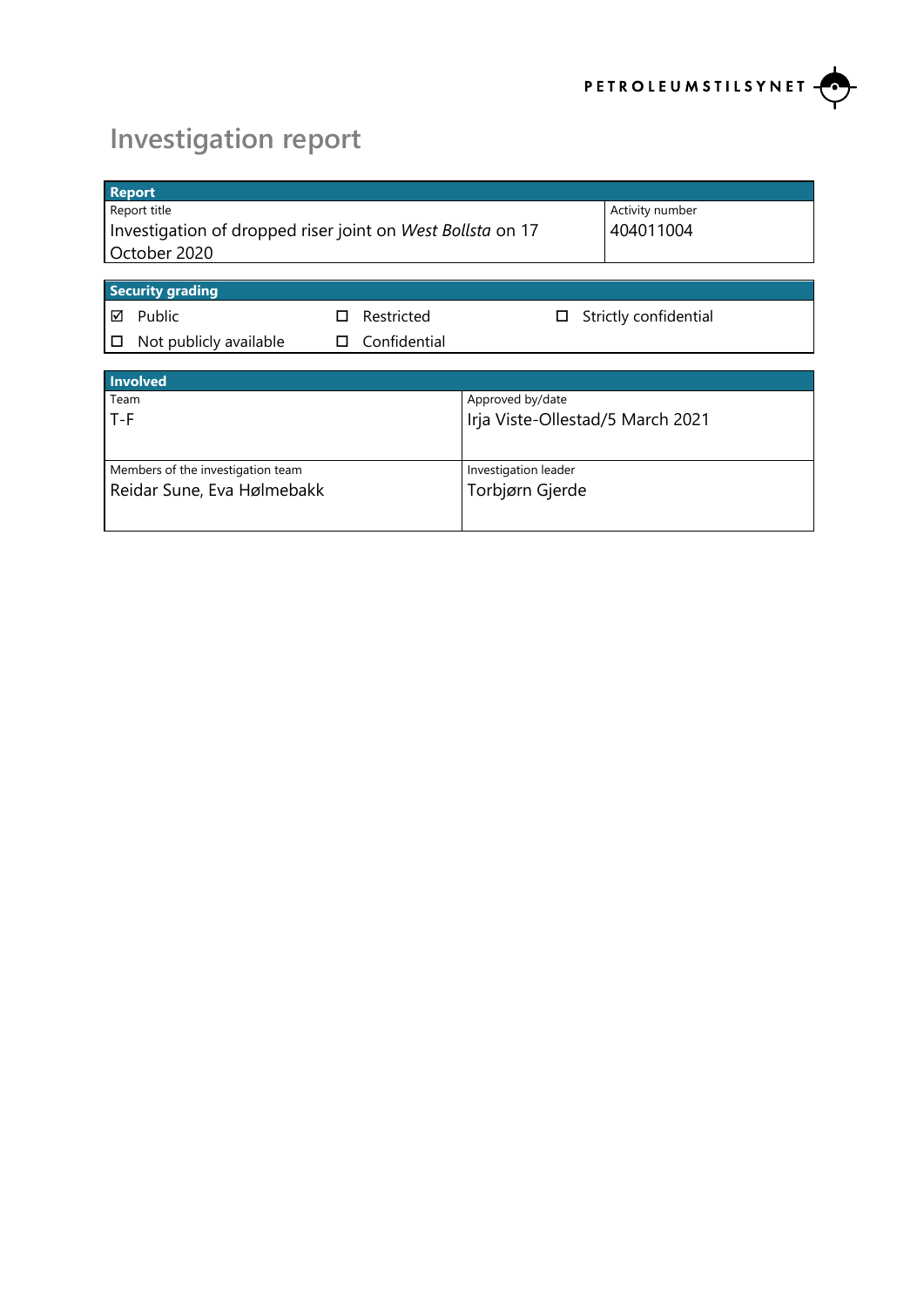## **Contents**

| 1  |     |                                                                             |  |  |  |  |
|----|-----|-----------------------------------------------------------------------------|--|--|--|--|
| 2  |     |                                                                             |  |  |  |  |
|    | 2.1 |                                                                             |  |  |  |  |
|    | 2.2 |                                                                             |  |  |  |  |
| 3  |     |                                                                             |  |  |  |  |
|    | 3.1 |                                                                             |  |  |  |  |
|    | 3.2 |                                                                             |  |  |  |  |
| 4  |     |                                                                             |  |  |  |  |
|    | 4.1 |                                                                             |  |  |  |  |
|    | 4.2 |                                                                             |  |  |  |  |
|    | 4.3 |                                                                             |  |  |  |  |
|    | 4.4 |                                                                             |  |  |  |  |
|    | 4.5 |                                                                             |  |  |  |  |
| 5  |     | Technical, organisational and operational conditions with riser handling 14 |  |  |  |  |
|    | 5.1 |                                                                             |  |  |  |  |
|    |     | 5.1.1                                                                       |  |  |  |  |
|    |     | 5.1.2                                                                       |  |  |  |  |
|    |     | 5.1.3                                                                       |  |  |  |  |
|    |     | Third-party certificates and verifications 19<br>5.1.4                      |  |  |  |  |
|    | 5.2 |                                                                             |  |  |  |  |
|    |     | Personnel with roles related to riser handling20<br>5.2.1                   |  |  |  |  |
|    |     | Communication and information on riser handling21<br>5.2.2                  |  |  |  |  |
|    |     | 5.2.3                                                                       |  |  |  |  |
| 6  |     |                                                                             |  |  |  |  |
|    | 6.1 |                                                                             |  |  |  |  |
|    | 6.2 |                                                                             |  |  |  |  |
| 7  |     |                                                                             |  |  |  |  |
|    | 7.1 | Theory 1: locking mechanism fully engaged with the joint 25                 |  |  |  |  |
|    | 7.2 | Theory 2: locking mechanism partly engaged with the joint 26                |  |  |  |  |
|    | 7.3 | Theory 3: locking mechanism not engaged with the joint 26                   |  |  |  |  |
|    | 7.4 |                                                                             |  |  |  |  |
| 8  |     |                                                                             |  |  |  |  |
| 9  |     | Regulatory clarifications for West Bollsta in connection with the AoC       |  |  |  |  |
|    |     |                                                                             |  |  |  |  |
| 10 |     |                                                                             |  |  |  |  |
|    |     |                                                                             |  |  |  |  |
|    |     |                                                                             |  |  |  |  |
|    |     | 10.1.2 Correction of earlier nonconformities and orders32                   |  |  |  |  |
|    |     |                                                                             |  |  |  |  |
|    |     | 10.1.4 Management system for lifting operations 34                          |  |  |  |  |
|    |     |                                                                             |  |  |  |  |
|    |     | 10.1.2 Organisation and exercise of roles and responsibilities35            |  |  |  |  |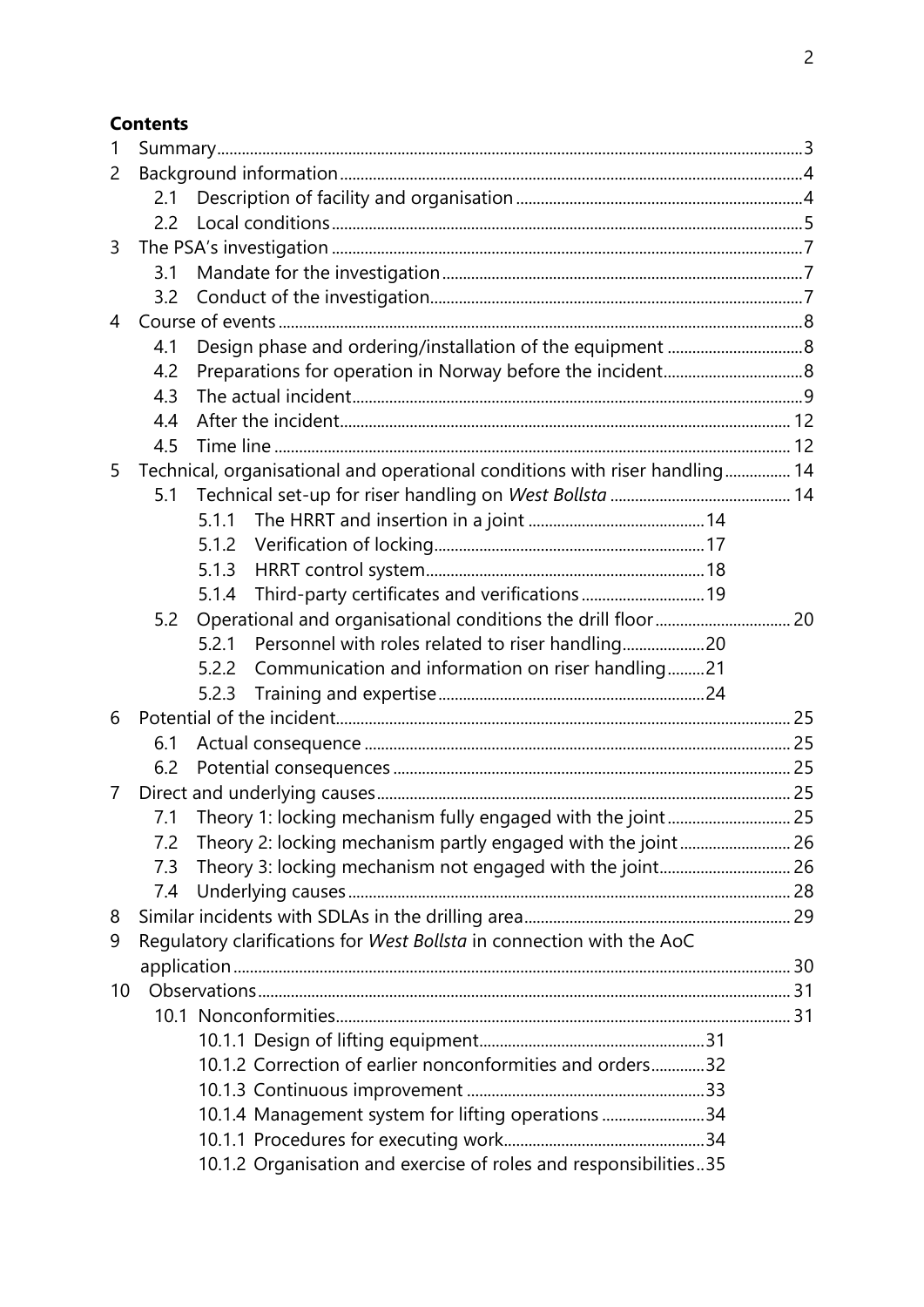## **1 Summary**

An incident took place on Seadrill's *West Bollsta* facility while running a riser on Saturday 17 October 2020. It occurred when a riser joint was to lifted from a horizontal to a vertical position, and into the spider in the rotary table. When the joint was almost vertical, the hydraulic riser running tool (HRRT) lacked sufficient grip on it. As a result, the joint dropped and came to rest between the two V doors on the drill floor, tearing off parts of the V door on one side. Much of the buoyancy elements around the joint were damaged or ripped off. The joint was 22.9m long and weighed 26.5 tonnes.

The joint dropped into the red zone, but could with a minor change in direction have struck the driller's cabin, where six people were present when the incident occurred. Two other people were on the drill floor close to the impact area. Although outside the red zone, they could also have been hit had the joint dropped differently.

The Petroleum Safety Authority Norway (PSA) decided on Monday 19 October 2020 to investigate the incident. The investigation team's mandate included clarifying the course of events and assessing direct and underlying causes, with the emphasis on technical, operational and organisational conditions – often designated human, technology and organisation (HTO) factors.

Several deficiencies in the HRRT were revealed by the investigation, along with shortcomings in expertise, management and follow-up of equipment on *West Bollsta*. No single cause of the incident has been identified, but the investigation has concluded that it resulted from a combination of several technical, operational and organisational factors.

Nine nonconformities have been identified, relating to:

- design of lifting equipment
- correction of earlier nonconformities and orders
- continuous improvement
- management system
- procedures for executing work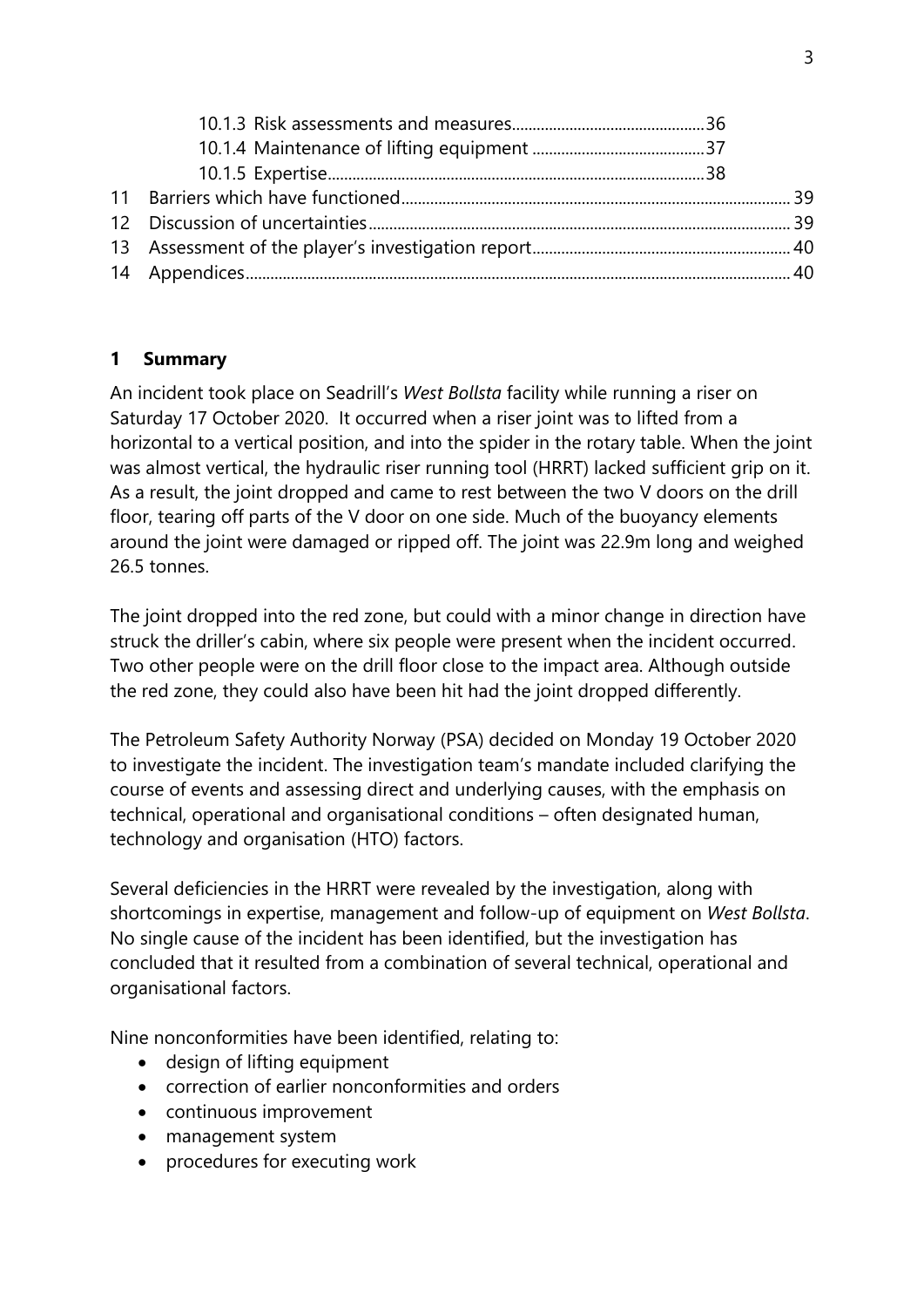- organisation and exercise of roles and responsibilities
- risk assessments and measures
- maintenance of lifting equipment
- expertise.

The investigation has found that Seadrill has failed to correct the nonconformities identified and orders issued earlier by the PSA in relation to the company's operations on the Norwegian continental shelf (NCS). These conditions may have been relevant to the incident, and are covered in detail under nonconformity 10.1.2

In the PSA team's view, the Covid-19 position and the company's response to that have not been a contributory factor in the incident.

## **2 Background information**

A riser joint came free during a lifting operation at 17.59 on 17 October 2020 and dropped from an almost vertical position to the drill floor on *West Bollsta* (Seadrill). This incident occurred in connection with preparations for drilling an exploration well, which involved making up a riser string for subsequent attachment to a blowout preventer (BOP).

## **2.1 Description of facility and organisation**

After securing an acknowledgement of compliance (AoC) in October 2020, *West Bollsta* was involved at the time of the incident with the first of 10 planned drilling operations for Lundin.

A Moss Maritime CS60 type, this unit ranks as the world's largest mobile semisubmersible drilling facility and was ordered by and built for Dolphin Drilling Ltd at the Hyundai Heavy Industries yard in Korea under the name *Bollsta Dolphin*. The yard took over ownership when Dolphin cancelled the contract before the facility was completed, and laid it up from October 2015. Acquired by Northern Drilling in December 2017, the facility was under contract to drilling contractor Seadrill at the time of the incident. It was completed for operation in 2020 and flies the Norwegian flag. It is managed on the NCS by Seadrill's operations organisation in Stavanger.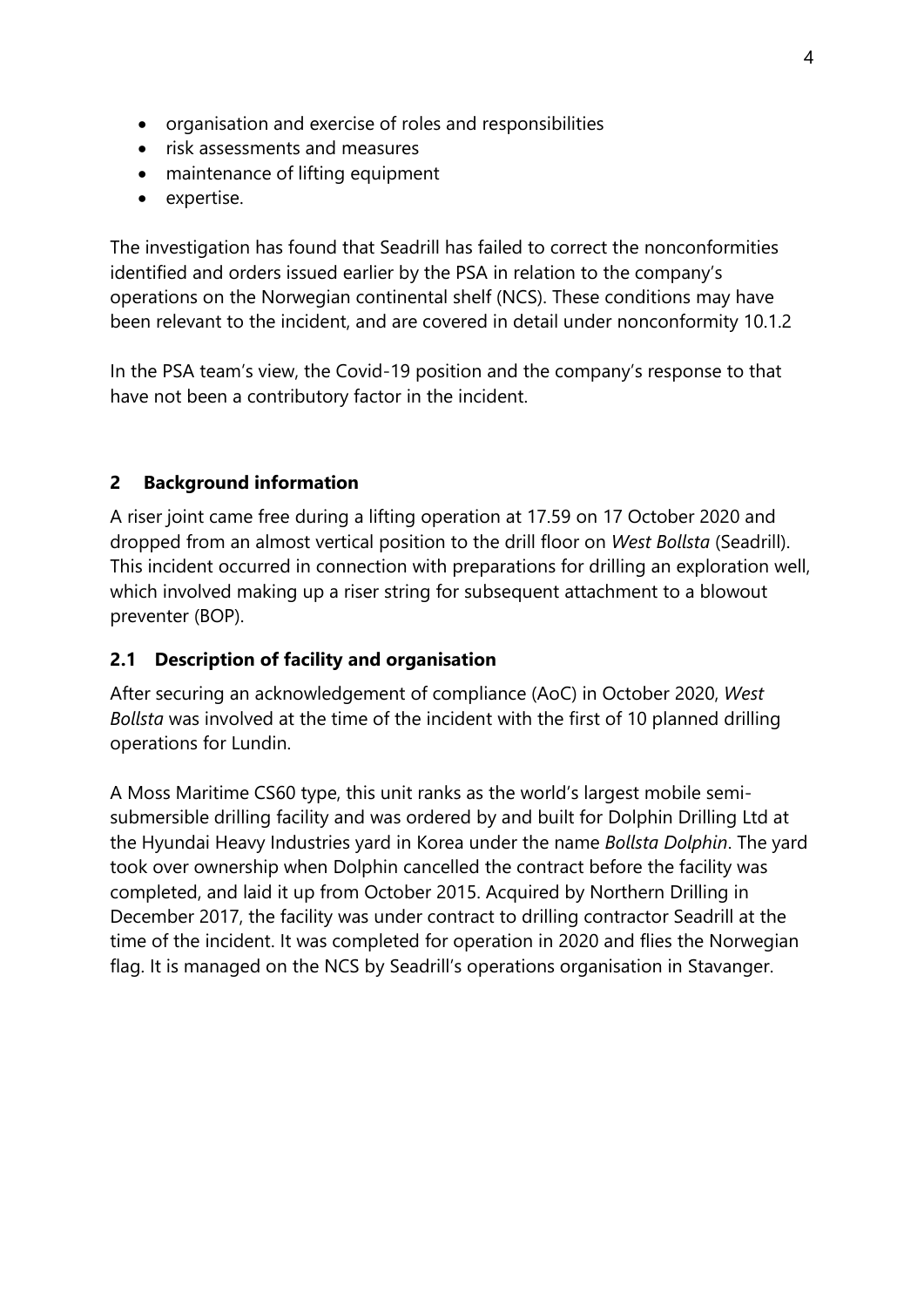

*Photo 1: from https://www.vesselfinder.com.*

## **2.2 Local conditions**

When the incident occurred, *West Bollsta* was located on the Polmak prospect, well 7221/4-1, in the southern Barents Sea. Weather conditions on the day of the incident were steady with a strong north-easterly breeze, significant wave heights of about 3.5 metres and good visibility. The facility was positioned into the wind with moderate motion on board.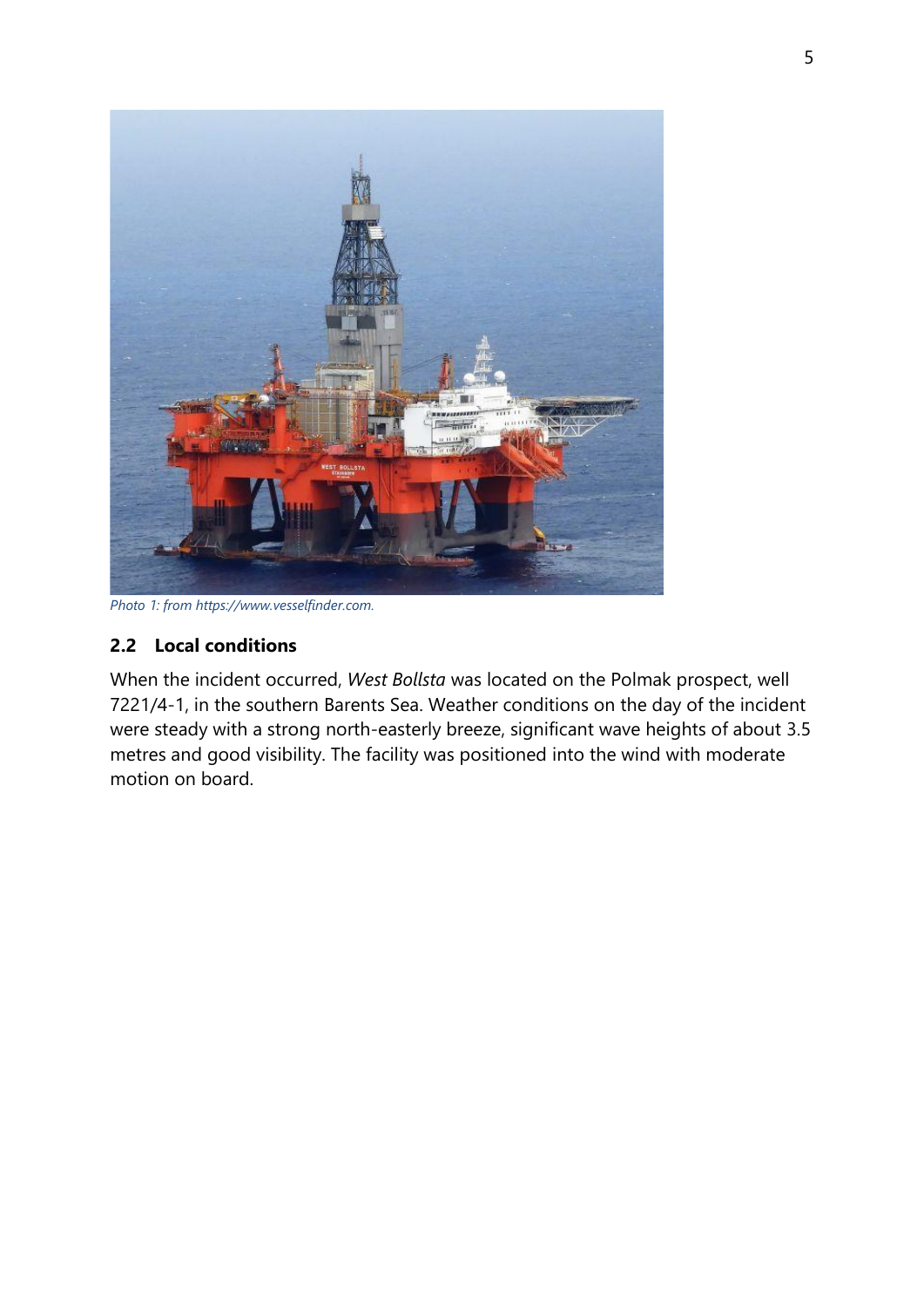

*Figure 1: from https://www.offshore-mag.com/drilling-completion/article/14092838/lundin-petroleum-targets-ninenorwegian-prospects-with-2020-drilling-lineup.*

| AoC            | Acknowledgement of compliance                                        |
|----------------|----------------------------------------------------------------------|
| <b>Barrier</b> | Measure intended to identify conditions which could lead to          |
|                | faults, hazards or accidents, prevent a specific course of events    |
|                | from occurring or developing, influence a course of events in an     |
|                | intended direction or limit harm and/or losses                       |
| <b>BOP</b>     | Blowout preventer                                                    |
| Cyberbase      | Drilling control system                                              |
| <b>DSL</b>     | Drilling section leader (senior toolpusher)                          |
| <b>DVR</b>     | Design verification report                                           |
| $(H)$ RRT      | (Hydraulic) riser running tool. Specially designed lifting accessory |
|                | for risers. See also SDLA                                            |
| <b>HTO</b>     | Human, technology, organisation                                      |
| Joint          | Section of pipe used to make up a riser                              |
| <b>NCS</b>     | Norwegian continental shelf                                          |
| <b>NOV</b>     | National Oilwell Varco, supplier of Cyberbase                        |
| <b>PSA</b>     | Petroleum Safety Authority Norway                                    |
| Rotary/spider  | Star-shaped tool in the rotary table opening used to grip the        |
|                | drill string during making up/breaking out                           |
| <b>SDLA</b>    | Specially designed lifting accessory in the drilling area            |
| SWL            | Safe working load                                                    |

## **Abbreviations and terms**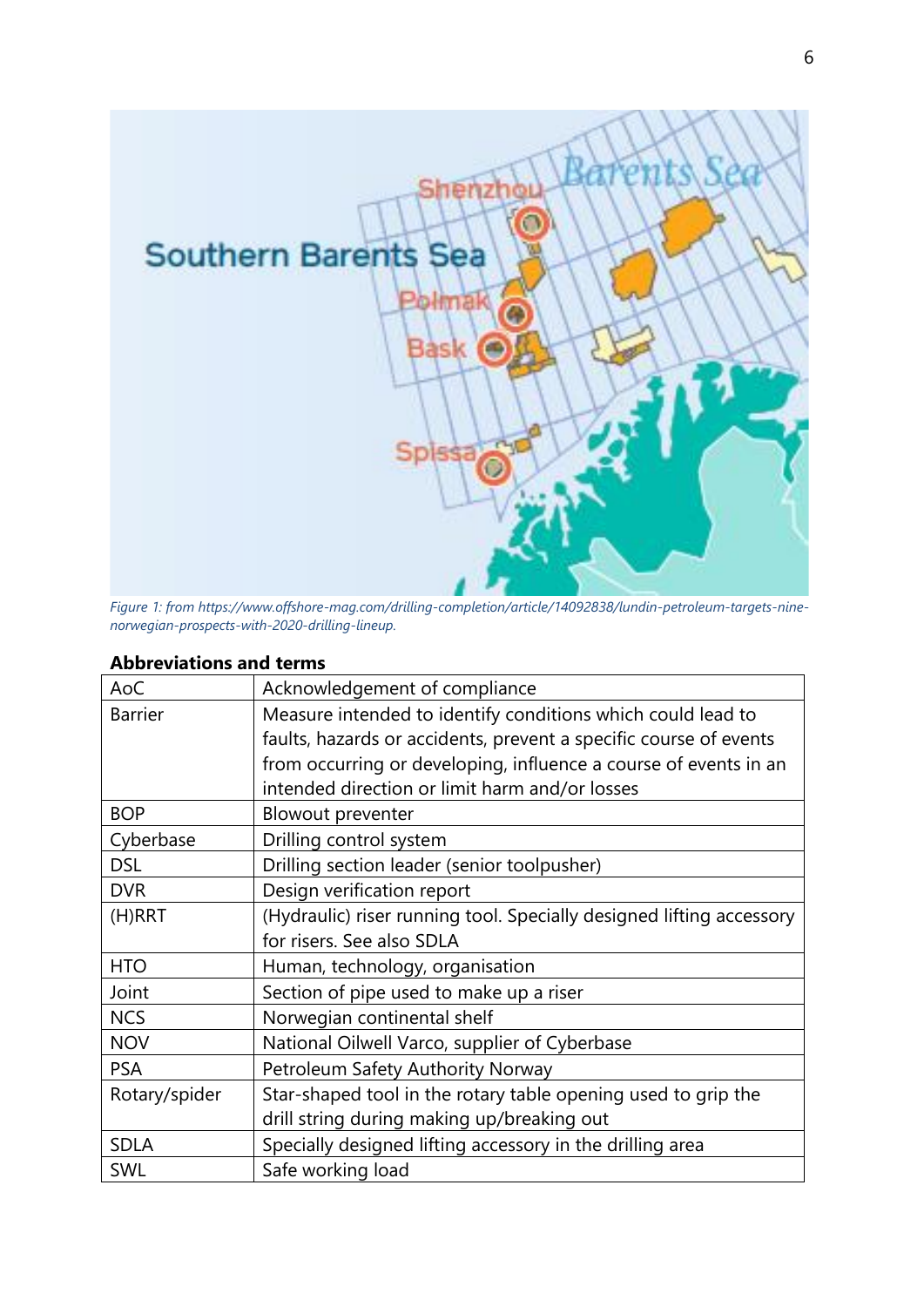| <b>TBRA</b> | Task-based risk assessment. Seadrill's safe job analysis (SJA), with |  |
|-------------|----------------------------------------------------------------------|--|
|             | associated form which must be completed                              |  |
| Toolpusher  | Assistant driller, leads work on the drill floor                     |  |
| Top drive   | Hoisting arrangement for a drilling machine                          |  |
| V door      | Opening into the drill floor                                         |  |

## **3 The PSA's investigation**

Composition of the investigation team

Torbjørn Gjerde - logistics and emergency preparedness (investigation leader)

Reidar Sune - logistics and emergency preparedness

Eva Hølmebakk - occupational health and safety

## **3.1 Mandate for the investigation**

The PSA's mandate for the investigation was as follows.

- a) Clarify the incident's scope and course of events (with the aid of a systematic review which typically describes time lines and incidents).
- b) Assess the actual and potential consequences
	- 1. harm caused to people, material assets and the environment
	- 2. the potential of the incident to harm people, material assets and the environment.
- c) Assess direct and underlying causes.
- d) Identify nonconformities and improvement points related to the regulations (and internal requirements).
- e) Discuss and describe possible uncertainties/unclear points.
- f) Discuss barriers which have functioned (in other words, barriers which helped to prevent a hazard from developing into an accident or which reduced the consequences of an accident).
- g) Assess the player's own investigation report.
- h) Prepare a report and a covering letter (possibly with proposals for the use of reactions) in accordance with the template.
- i) Recommend and normally contribute to further follow-up.

## **3.2 Conduct of the investigation**

The investigation team travelled out to *West Bollsta* on Tuesday 20 October and received a briefing from the Seadrill and Lundin investigators who had arrived a couple of days before. On the same day, the PSA team inspected the drill floor area where the incident had occurred. The joint had then been removed and lay on the riser deck. The post-incident position was well documented by photographs.

Nine interviews were conducted offshore with personnel who had been present in the drilling area during the incident, were involved in the relevant operation or had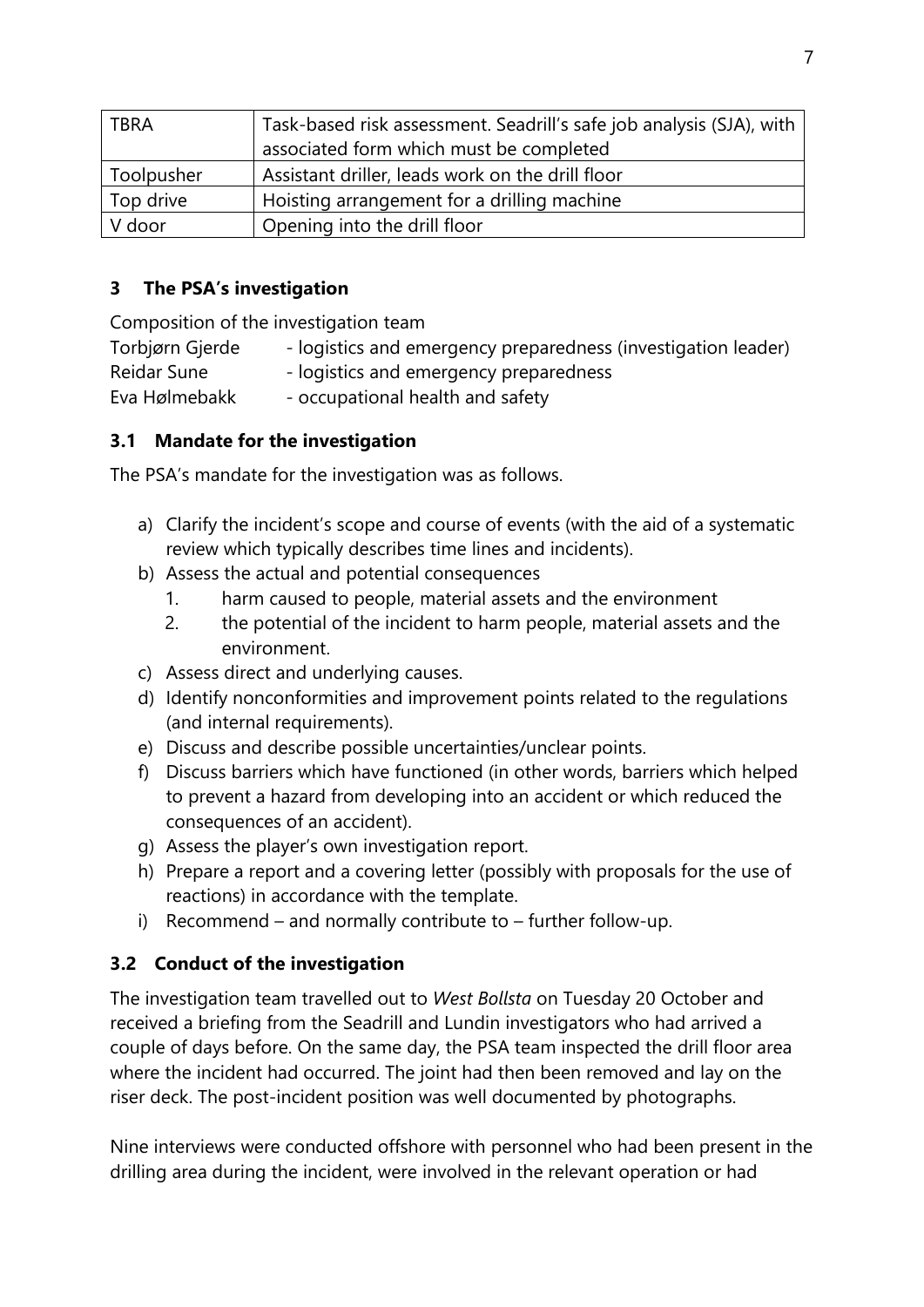previously been involved with the equipment. Management responsible for the drilling and deck area, personnel from the supplier of the HRRT and the Cyberbase service engineer, who was on board, were also interviewed. In addition, one interview was conducted with personnel from the Seadrill land organisation.

As part of its investigation, Seadrill/Lundin tested the relevant HRRT offshore without a load. This was led by the Seadrill/Lundin investigation team and a representative from Cameron, with the PSA team as observers. NOV was also present and assisted during the test, which was intended to provide a better understanding of how the HRRT functioned. The PSA was also interested in the drill floor area's physical configuration and in how signals from the control system during the operation were presented to the driller in the cabin.

The PSA team reviewed governing documents related to the equipment and personnel involved, as well as operational procedures and other documentation.

Seadrill's investigation and further tests of the relevant equipment on land were followed up from November 2020 until the Seadrill report was received by the PSA on 11 January 2021.

The HTO investigation method has been used as the basis of the PSA team's work.

## **4 Course of events**

## **4.1 Design phase and ordering/installation of the equipment**

*West Bollsta* was ordered by Dolphin Drilling Ltd from Hyundai Heavy Industries in Korea. Delays in the construction process led Dolphin to cancel the contract with Hyundai, and the yard laid up the unfinished facility in 2015. It was sold by Hyundai in December 2017 to Northern Drilling, which entered into an agreement in 2018 with Seadrill that the latter would complete and operate *West Bollsta*. Completion began at Hyundai in 2018 and continued at a Tenerife yard before final work by Semco Maritime at Hanøytangen in Bergen. Installation and completion of third-party equipment took place in the spring of 2020.

## **4.2 Preparations for operation in Norway before the incident**

Testing to prepare for operation and familiarisation programmes for Seadrill personnel were conducted following delivery of *West Bollsta* from Hyundai until it was ready to drill the first well for Lundin. Most of the personnel on board during the incident had participated in these programmes. An AoC was also sought, and the facility readied for operation on the NCS. These preparations included having an enterprise of competence on board to check that all lifting equipment was correctly certified and complied with the regulations. Deficiencies in the form of missing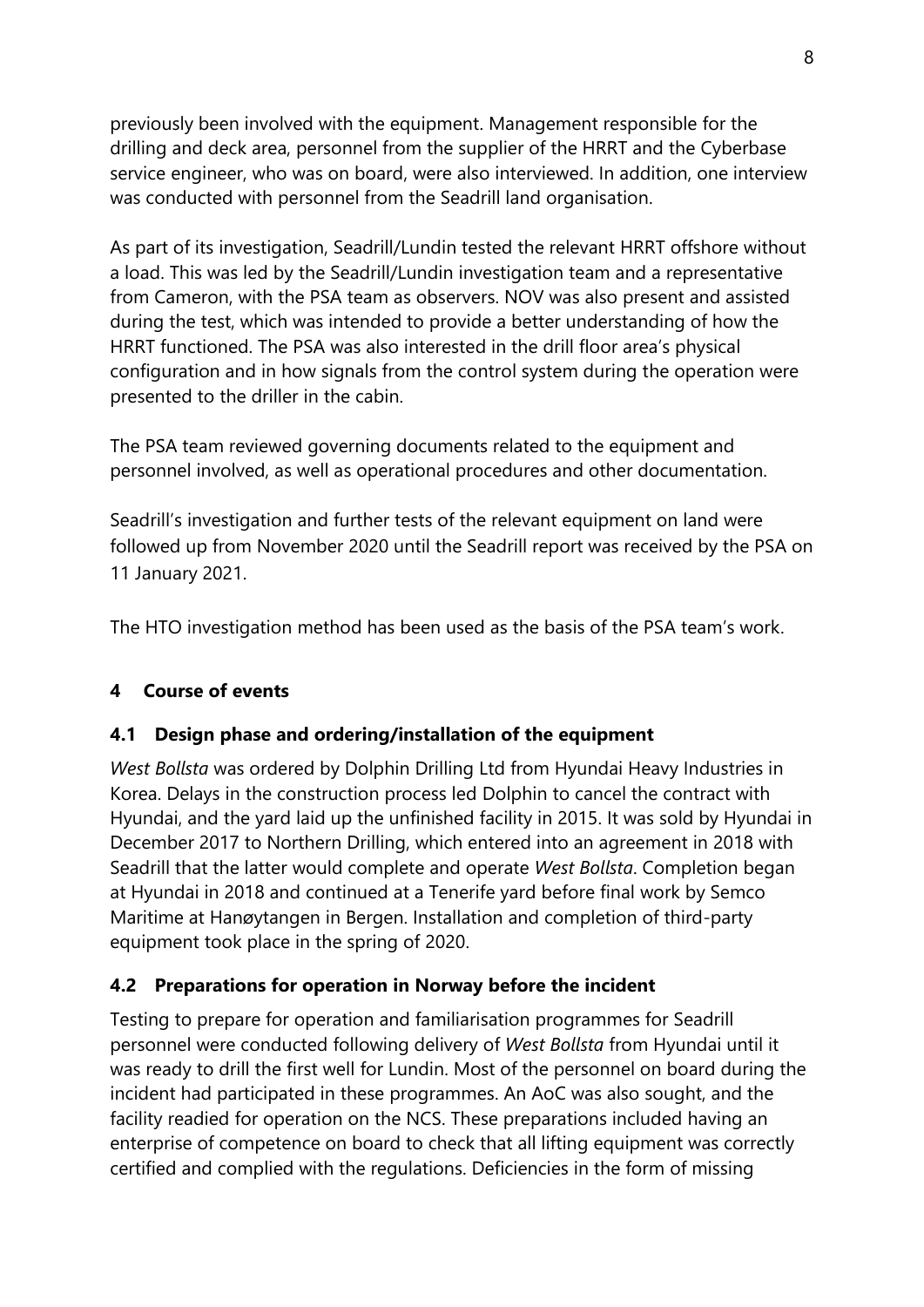certificates were identified for the type of lifting equipment involved in the incident both in the PSA's AoC processing and by the enterprise of competence.

## **4.3 The actual incident**

There were 136 people on board when the incident occurred. This was the first well to be drilled, and a number of these people were involved in the preparations. Running and retrieving riser and BOP were viewed as a critical operation, which called for experience and good routines. It was also regarded as a job done regularly with each well and a routine operation. This represented the first time for both facility and crew that the operation was carried out on *West Bollsta* since the facility entered service.

The joint dropped during the incident was 22.9 metres (75 feet) long and weighed 26.5 tonnes. Functions of a riser include connecting the drilling facility to the well. The number of joint joints to be made up depends on the water depth. Plans for this operation involved coupling 15 joints to connect the facility to the BOP and the well on the seabed.

Work prior to the incident concentrated on preparing to couple the BOP to the bottom joint in the riser string.

The incident occurred when lifting the first joint. The first step was to fetch the joint from the riser deck. It was then to be placed horizontally on a catwalk and moved in through one V door on the drill floor, where the HRRT hanging from the top drive in the drilling machine would be locked on, and the joint would be lifted from horizontal to vertical position. Once vertical, the plan was to lower it into the starshaped spider in the rotary table opening on the drill floor and let it hang down towards the sea. This operation would then be repeated with the second joint, which would be made up with the one suspended in the spider. The BOP would then be coupled to the bottom of the two joints before being sunk below the splash zone. Joints would continue to be added until the BOP could be landed and installed on the seabed wellhead.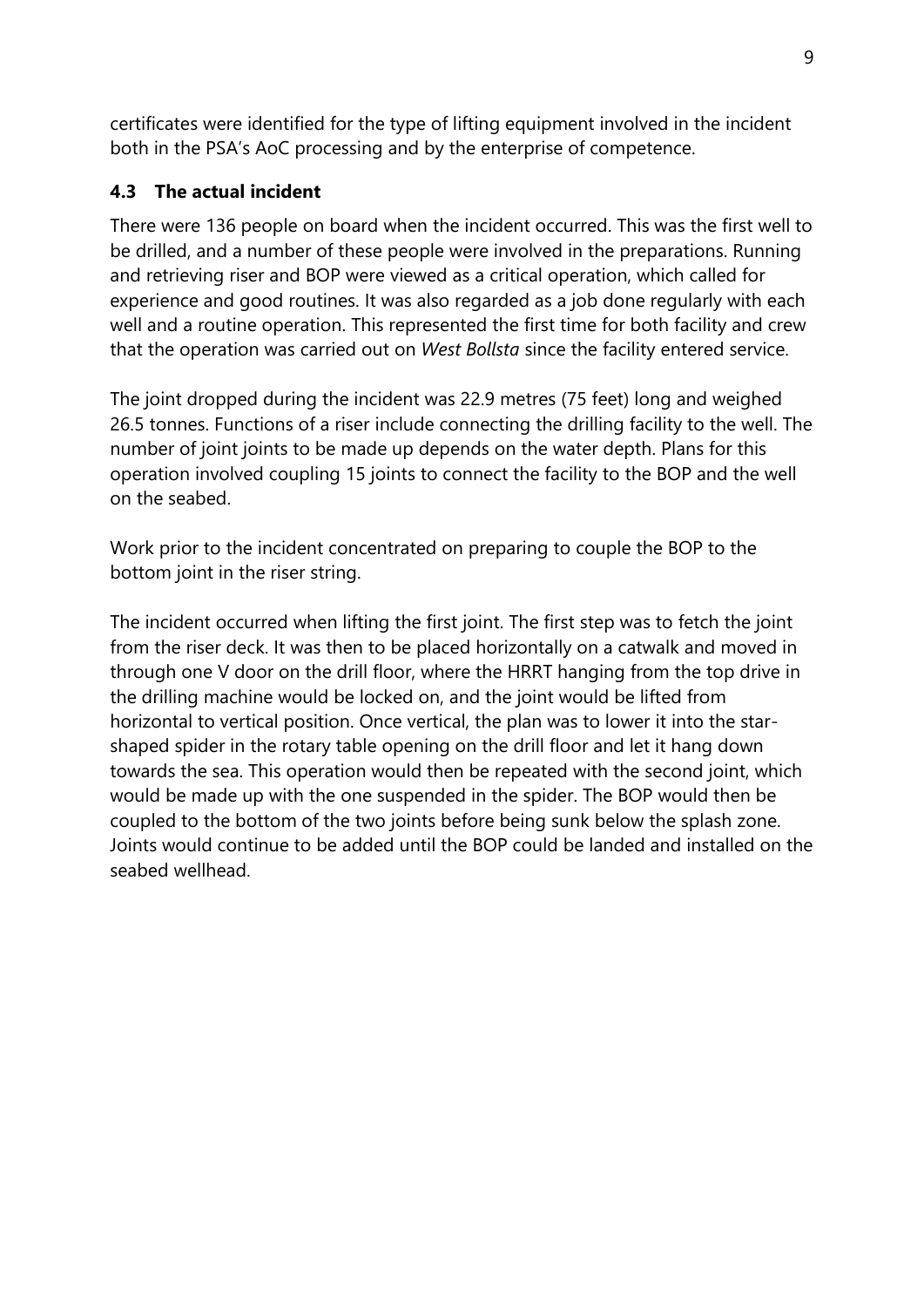

*Figure 1: Plan of the* West Bollsta *drill floor showing the drill floor, riser deck, catwalk, top drive, driller's cabin, safe place for observation during lifting and the area where the joint dropped.*

While the first joint was being lifted from horizontal to vertical, it became detached from the HRRT. The joint was almost vertical and dropped to the drill floor where it lay on the spider between the two V doors. It tore off parts of the V door on the other side of the drill floor towards the riser deck, and much of the buoyancy elements around the joint were damaged or ripped off.



*Photo 2: Driller's cabin and damage to the V door where the joint struck. Photo by the PSA team,.*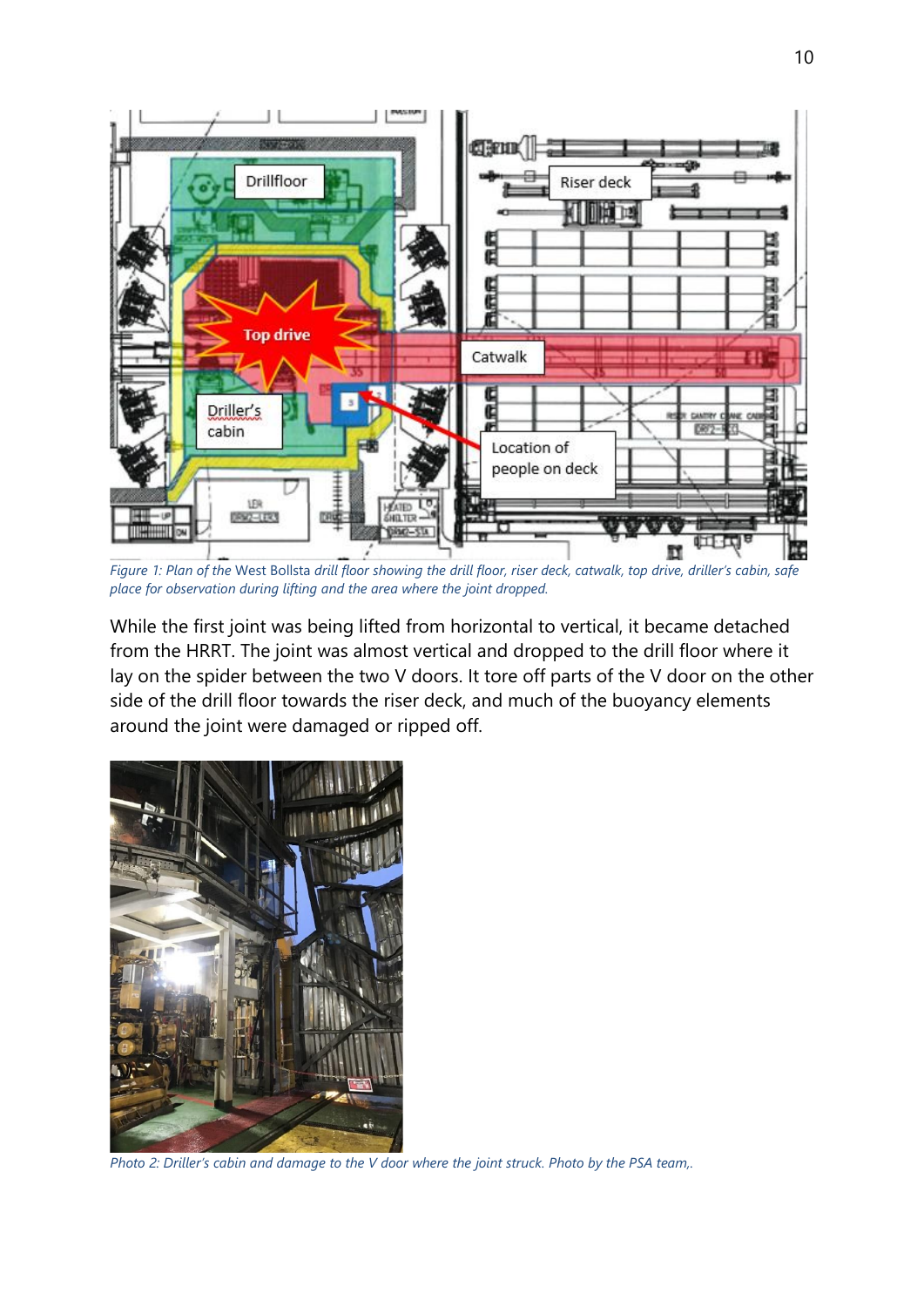

*Photo 3: The joint lying on the drill floor and on top of the spider after the incident. The driller's cabin can be seen at the top in the background. From Seadrill's presentation of the incident.*

Figure 3 below presents the sequence of events with the joint which was to raised from a horizontal to a vertical position. The joint lay on the catwalk while its top was attached to the HRRT. At the front end of the catwalk, the joint is guided by "gorilla arms" which support it during the lift. The sequence then shows how the joint became detached from the HRRT and fell to the spider.



*Figure 2: The catwalk with joint being lifted by the HRRT. From Lundin's presentation of the incident.*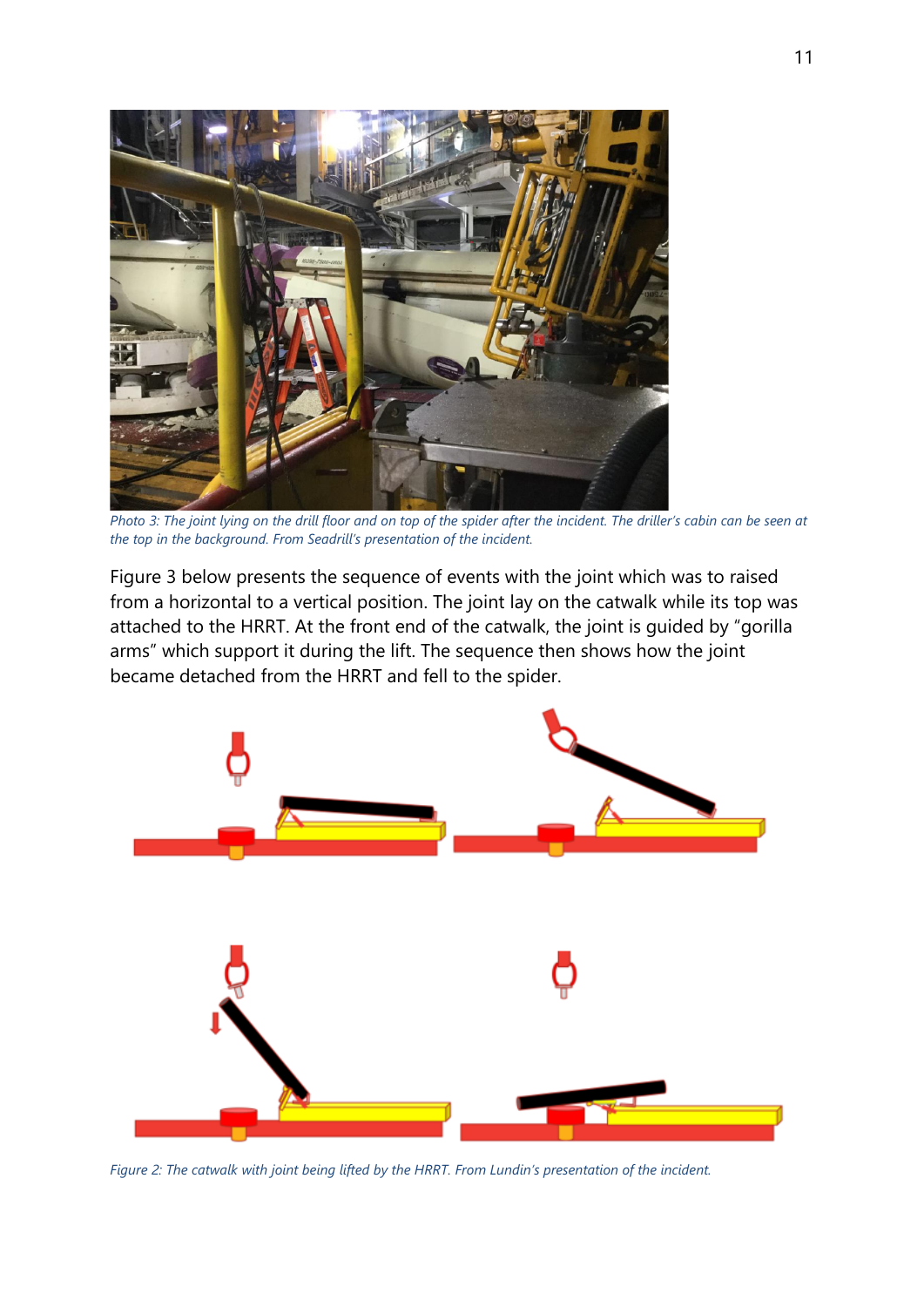

*Photo 4: How the gorilla arms installed on the catwalk for handling joints were bent by the weight of the joint after the incident. Photo taken by the PSA investigation team.*

#### **4.4 After the incident**

Immediately after the incident, personnel on board were informed over the public address (PA) system of what had happened on the drill floor and that nobody was injured. It was decided not to activate an emergency response, since the incident did not have a potential for further escalation.

Seadrill, Lundin and the PSA decided to investigate. The police have been in dialogue with the PSA, and established a case for possible investigation of the incident.

#### **4.5 Time line**

| <b>Date</b> | <b>Time</b> | <b>Activity</b>                                        |
|-------------|-------------|--------------------------------------------------------|
| 9 Oct       | Day shift   | The day-shift subsea engineer checked that the HRRT    |
|             |             | was suitable for the job. Everything reportedly        |
|             |             | functioned as it should, with no leaks.                |
| 17 Oct      | Day shift   | A TBRA was conducted by the shift which planned to     |
|             |             | participate during the operation.                      |
| 17 Oct      | Afternoon   | The HRRT was connected to the drilling machine's top   |
|             |             | drive. Problems were encountered with a quick          |
|             |             | coupling which refused to connect the HRRT to the      |
|             |             | hydraulic cylinder.                                    |
| 17 Oct      | About 17.00 | The on-board hydraulic technician came to look at the  |
|             |             | coupling. When interviewed, he said there was nothing  |
|             |             | wrong with it, but that one of the couplings was not   |
|             |             | properly connected.                                    |
|             |             |                                                        |
|             |             | Once the HRRT was connected to the top drive, crew     |
|             |             | saw water and hydraulic oil running from the joint but |
|             |             | assumed that they came from earlier operations.        |

The time line from immediately before the incident until subsequent testing.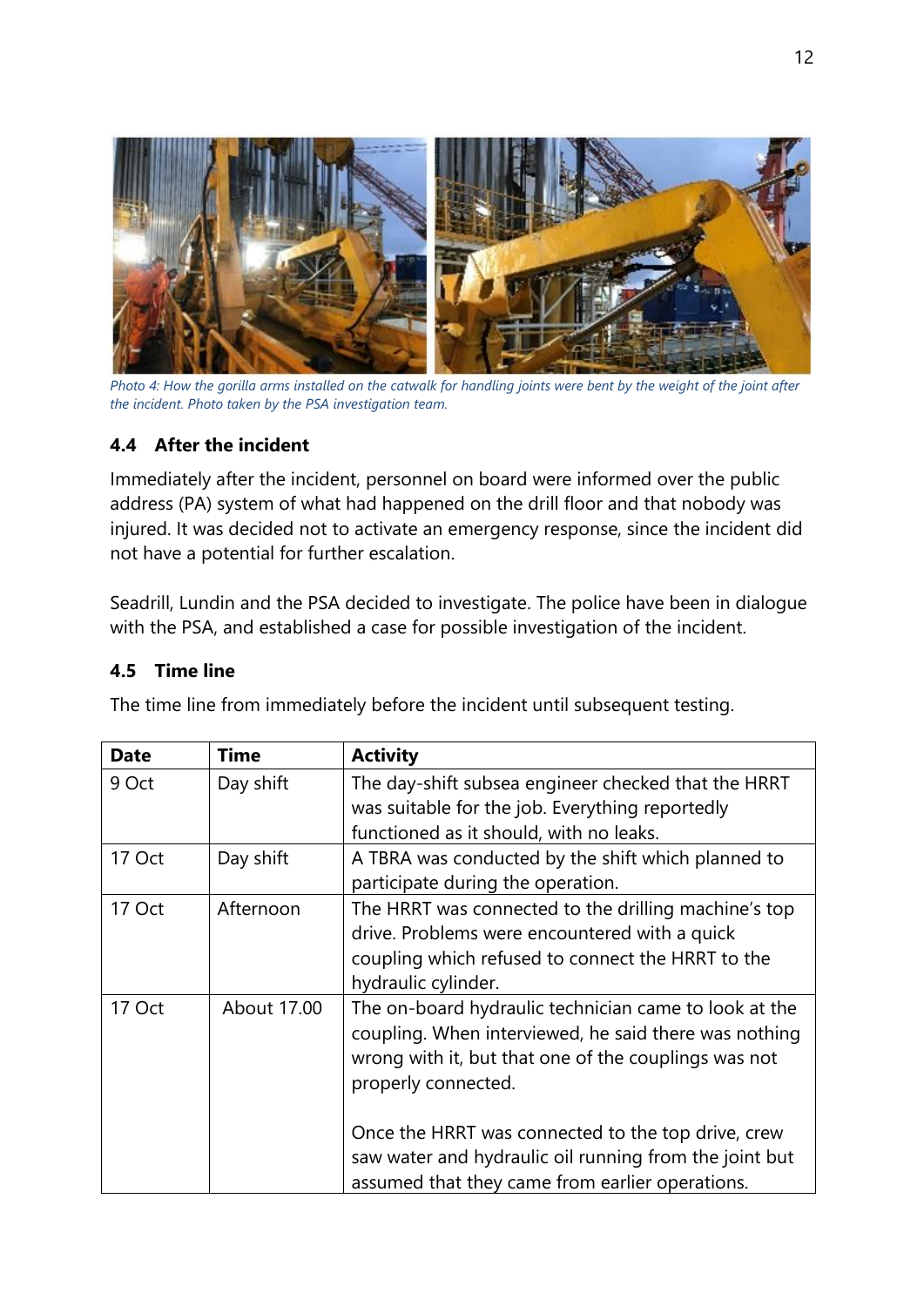| <b>Date</b>   | <b>Time</b> | <b>Activity</b>                                                                                                                                                                      |
|---------------|-------------|--------------------------------------------------------------------------------------------------------------------------------------------------------------------------------------|
|               |             | The tool was tested several times. Its secondary lock                                                                                                                                |
|               |             | was initially a little slow but worked after lubrication.                                                                                                                            |
|               |             | The locking function was tested six-seven times.                                                                                                                                     |
|               |             |                                                                                                                                                                                      |
|               |             | The driller, who did not take part in the TBRA, signed                                                                                                                               |
|               |             | the form as a final approval.                                                                                                                                                        |
| 17 Oct        | 17.00-18.00 | The joint was brought up to the V door and connected<br>to the HRRT.                                                                                                                 |
|               |             | The roustabout saw that the joint was run into the drill<br>floor and could see that the HRRT was tight against the<br>joint edge.                                                   |
|               |             | The driller began to lock the HRRT and was notified on<br>the screen in his cabin that it had locked. He asked the<br>roustabout closest to the tool to check that it was<br>locked. |
|               |             | The roustabout saw that the plate for the secondary<br>lock rotated, and confirmed on that basis that the<br>locking was OK.                                                         |
|               |             | The driller began to raise the joint to the vertical.                                                                                                                                |
| <b>17 Oct</b> | 17.59       | The joint dropped onto the spider.                                                                                                                                                   |
| 17 Oct        | 18.10       | The PA system announced that an incident had                                                                                                                                         |
|               |             | occurred on the drill floor, and that nobody appeared                                                                                                                                |
|               |             | to have been injured.                                                                                                                                                                |
| 17 Oct        | 18.20       | The management was informed. It was decided that                                                                                                                                     |
|               |             | there was no need to activate emergency response                                                                                                                                     |
|               |             | plans and establish a response organisation, since the                                                                                                                               |
|               |             | incident did not have a potential for further escalation.                                                                                                                            |
| 17 Oct        | 22.33       | The PSA was notified of the incident.                                                                                                                                                |
| 17-18 Oct     | Night       | NOV acquired data about the incident from the<br>Cyberbase log.                                                                                                                      |
| 19 Oct        |             | The PSA decided to investigate the incident and was in                                                                                                                               |
|               |             | dialogue with the police.                                                                                                                                                            |
| 2 Dec         |             | The HRRT was tested on land by Subsea Services with                                                                                                                                  |
|               |             | representatives from Seadrill, Lundin and Axess AS                                                                                                                                   |
|               |             | (enterprise of competence).                                                                                                                                                          |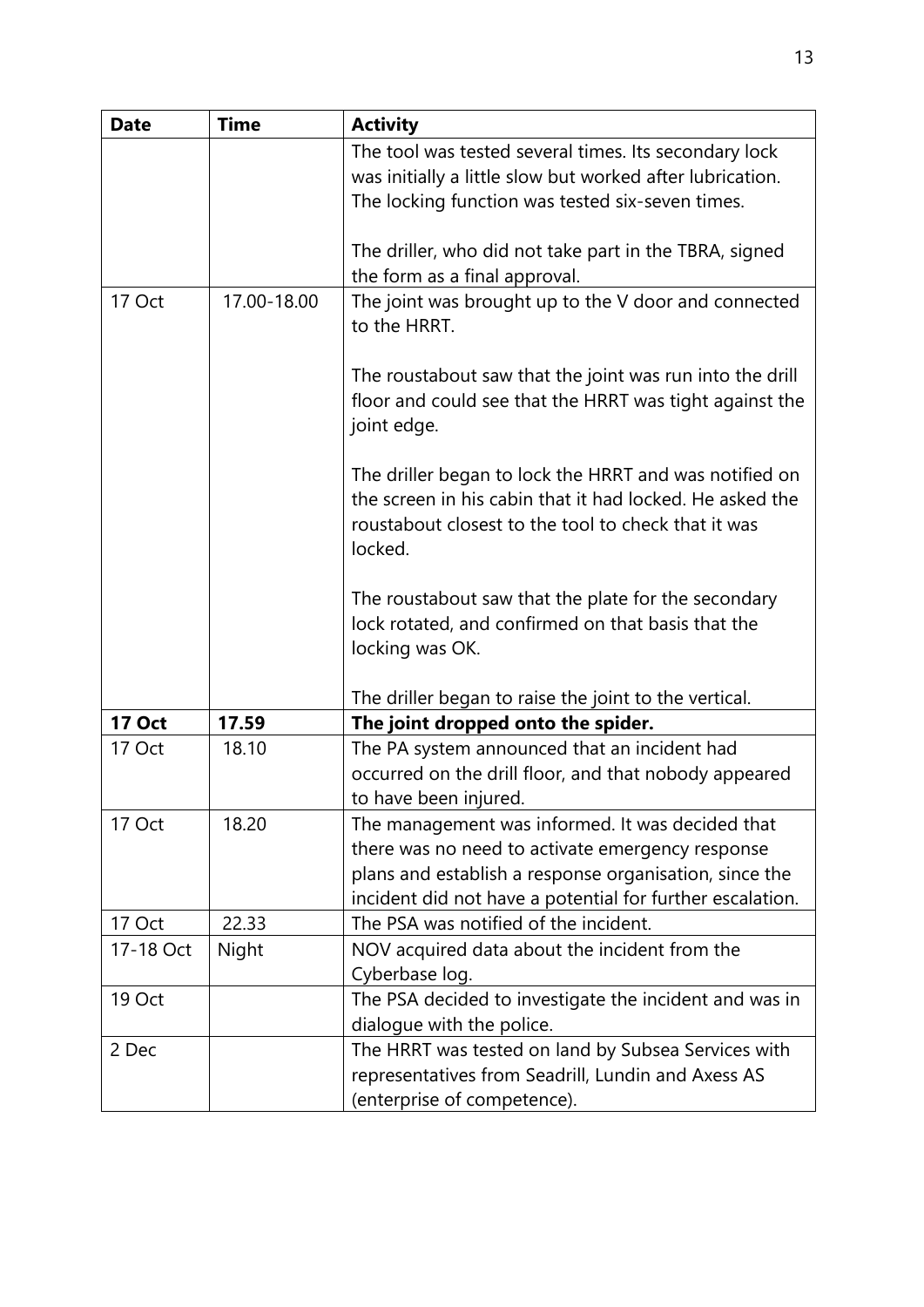# **5 Technical, organisational and operational conditions with riser handling**

This chapter addresses technical, operational and organisational conditions related to the incident, and the interaction between them.

# **5.1 Technical set-up for riser handling on** *West Bollsta*

The investigation team has looked at equipment and technical systems related to joint handling on *West Bollsta*. Functionality, integrity and robustness of these systems are described to provide a better understanding of the actual incident.

# **5.1.1 The HRRT and insertion in a joint**

The device used to connect the joint to the drilling machine's top drive was a specially designed lifting accessory (SDLA) – a collective term for equipment intended to lift drilling equipment. This HRRT was specially tailored to the joint, and both were manufactured and delivered by Cameron.

The HRRT included the following components:

- profiled split lock ring
- piston expanded the split lock ring so that the profile on the ring became lodged in a lifting groove inside the joint
- indicator rods (four) attached to the piston, with two functions:
	- o part of the locking mechanism
	- $\circ$  provided a visual indication that the piston was down and the HRRT was locked
- secondary lock with lock-ring held the piston with indicator rods in the locked position inside the joint.

Figure 4 presents a simplified diagram of the way the HRRT connected to the joint. The tool's purpose was to lock to the joint so that the latter could be lifted. The HRRT and its attachment to the joint were supposed to have sufficient strength to lift the whole string with several joints and the BOP when these were made up.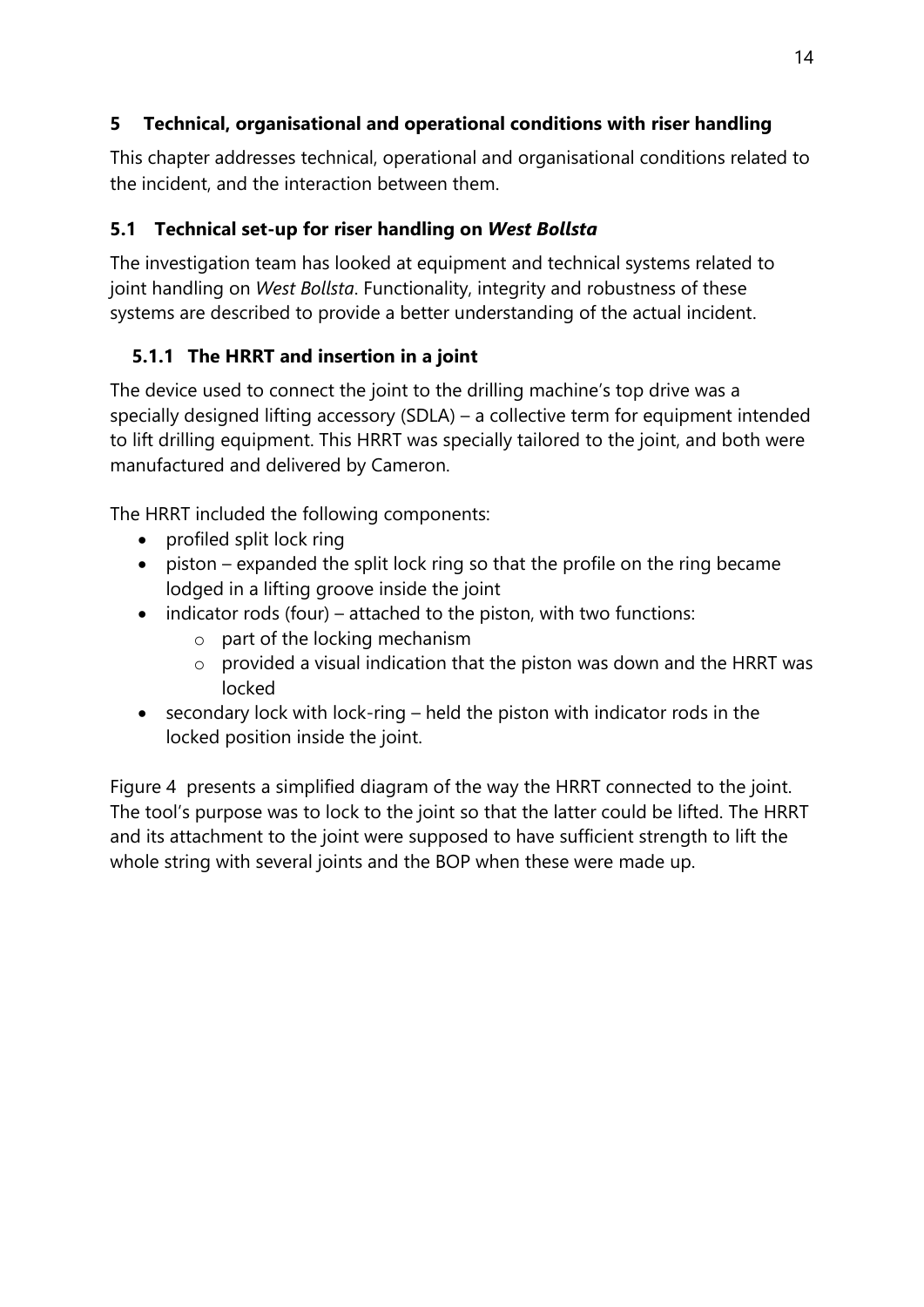

*Figure 3: Simplified diagram of the joint in green and the HRRT in lilac, red, yellow and grey.*

The HRRT was positioned inside the joint so that the profile on the split lock ring coincided with the groove on the joint's inner wall. Attached spacer blocks ensured that joint and tool were the right distance apart. These spacer blocks are not shown in diagram, but can be seen in photo 6.

Tool and joint were locked together by clamping the profile on the split lock ring to the groove in the joint wall. The split lock ring was expanded with the aid of a piston. This was fitted on top with four indicator rods which moved with the piston. The investigation found no tolerance nonconformities on the HRRT and the joint.

The secondary lock comprised a lock-ring to be rotated over the rods when the latter were down and the split lock ring was in contact with the joint grove. This meant the piston could not move up and the split lock ring with profile was unable to disengage from the grove. The rods stuck up through holes in the lock-ring in unlocked position. During locking, the rods were drawn down into the HRRT and the lock-ring rotated so that the rods could not penetrate through the holes.

Piston and secondary lock-ring were operated hydraulically.

Photo 5 shows the top of the relevant HRRT in locked position. Alongside the proximity switch and activation plate is one of the holes which made it possible to see one of the rods on the piston if the tool was unlocked. The photograph also shows the secondary lock-ring, an alignment mark applied in green paint, and the handle which permitted manual operation of the secondary lock plate. These are described in sections 5.1.2 and 5.1.3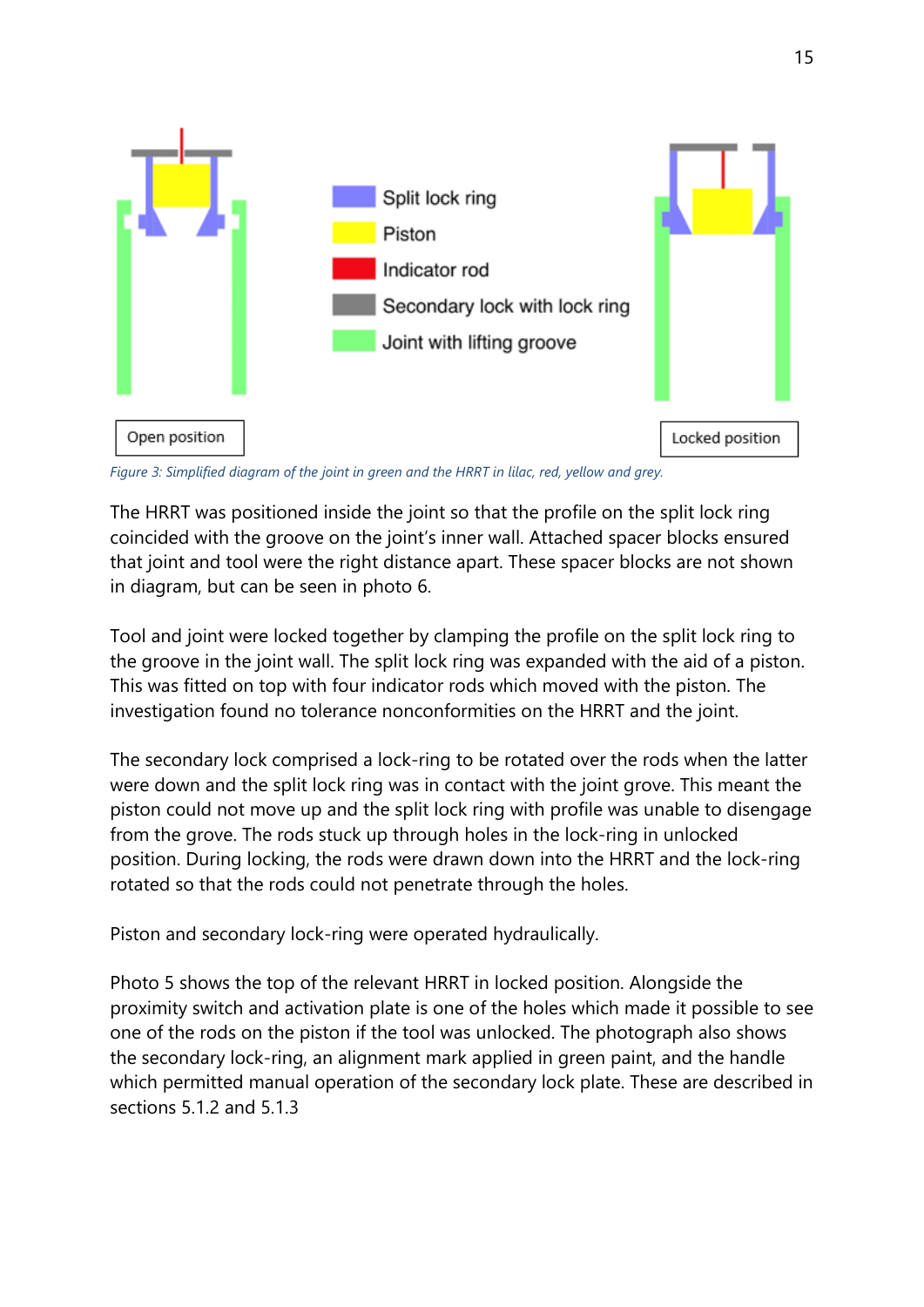

*Photo 5: The HRRT involved in the incident. Taken on board by the PSA investigation team.*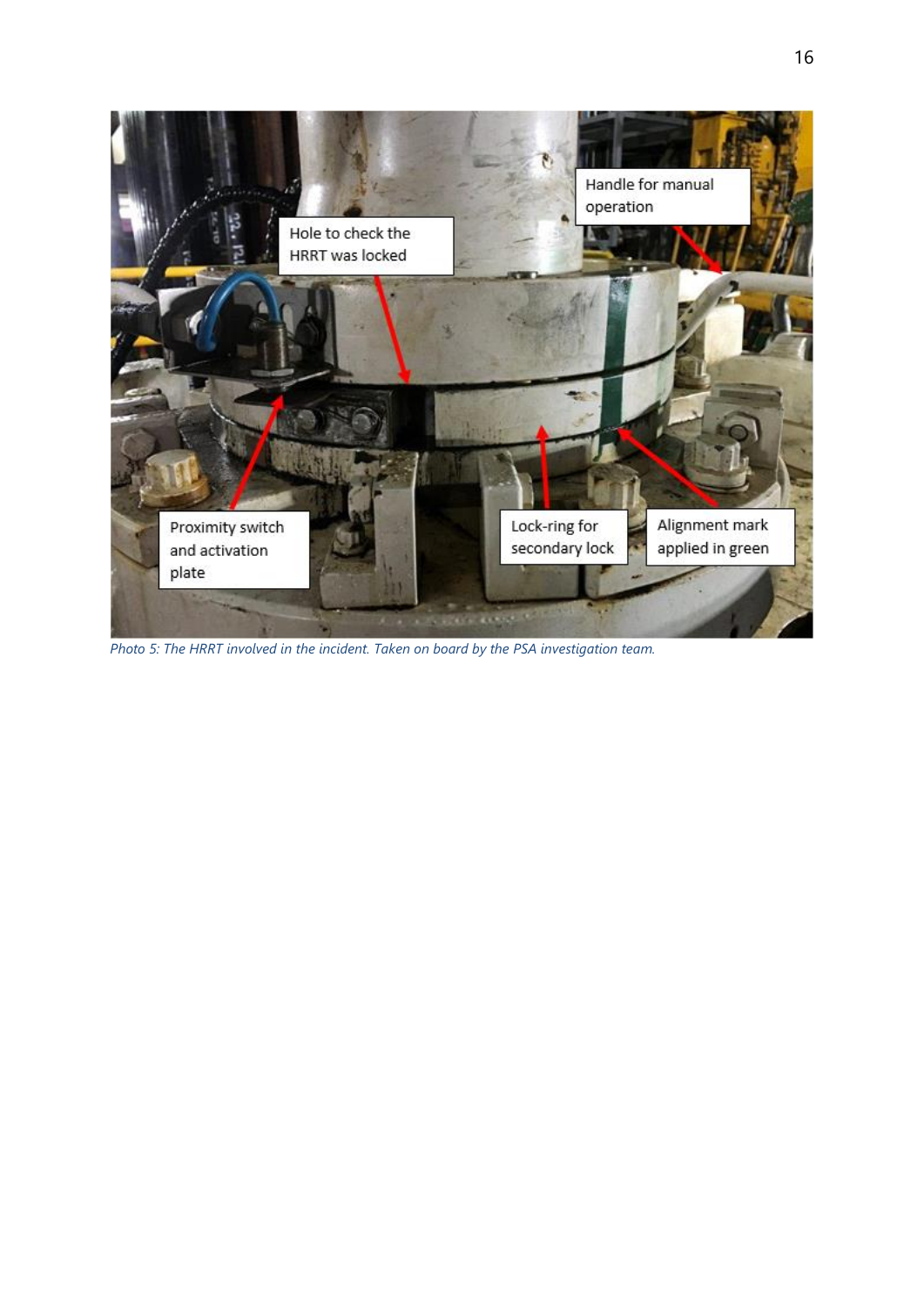

*Photo 6: The spacer blocks (red arrows) and part of the split lock ring in blue. Taken on board by the PSA's team.*

## **5.1.2 Verification of locking**

Before the lifting operation began, a check was to be made that the spacer blocks were clamped tight against the joint's edge and that the HRRT was locked to the joint.

It was not possible to make an external visual check to see that the profile on the split lock ring was in contact with the groove in the joint. Locking was checked visually with the aid of the secondary lock by inspecting the indicator rod, which was visible at close hand through holes in the side of the HRRT. See photo 5. When the rod was withdrawn into the tool, it indicated that the piston was down and had expanded the locking-ring profile into the joint groove.

A proximity switch with activation plate was also installed to give an electric signal to the HRRT operator when the secondary lock was activated. The activation plate was positioned on the secondary lock-ring, and rotated with the latter when the lock was activated. Moving the activation plate beneath the proximity switch activated it. This signal was transmitted via the Cyberbase computer programme which presented the various functions to the driller on the control panel in the cabin. The switch was part of a solution developed by NOV and Hyundai, and not included in Cameron's original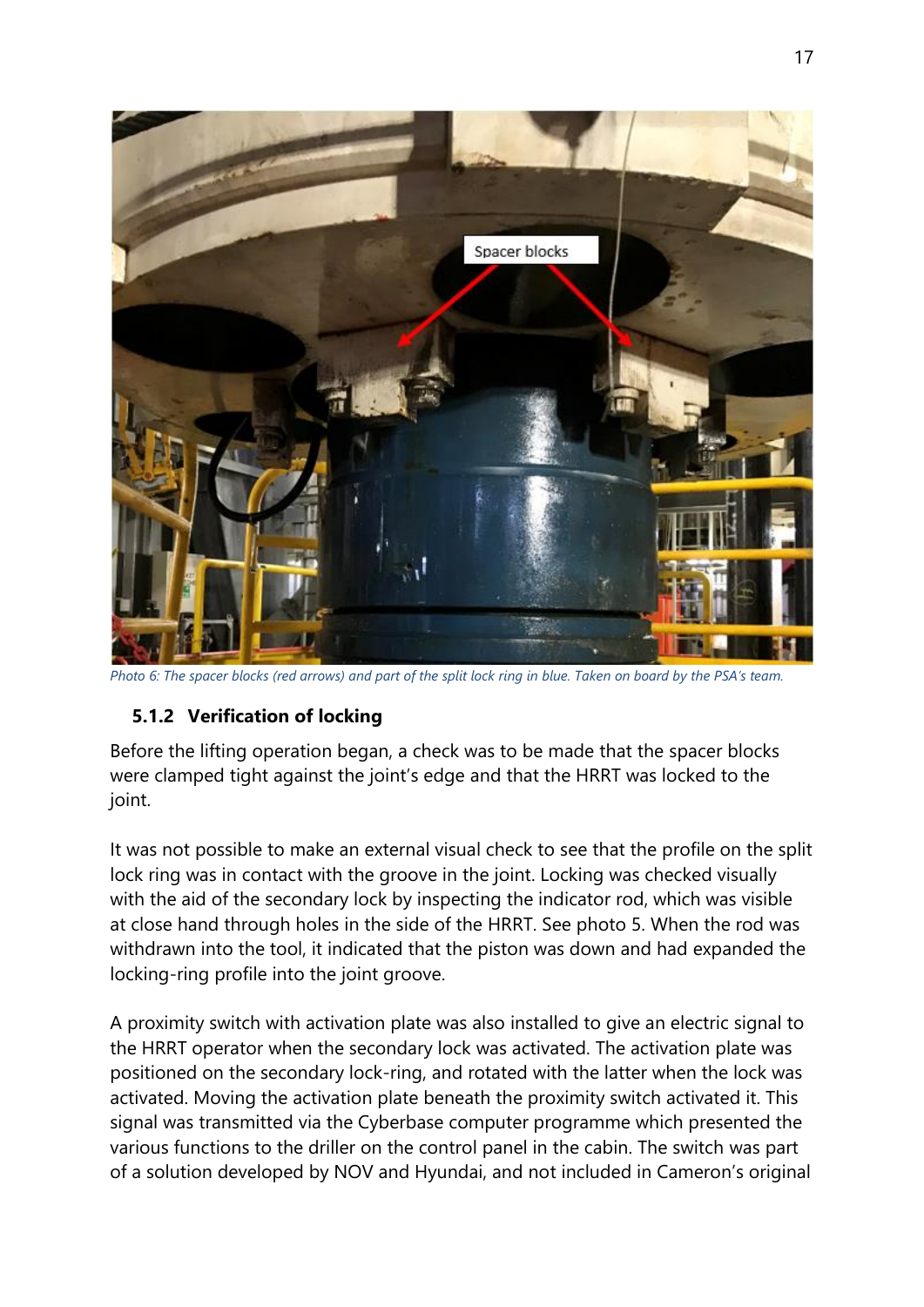delivery. That emerged from technical clarifications between Hyundai and NOV in *Technical Query 550-TQ-DOL-HHI-0116*. The investigation has been unable to obtain information about how Cameron originally specified the proximity switch solution.

The investigation found several weaknesses in the design and operation of this switch, which had an important safety function in reporting to the operator whether the secondary lock was activated. It comprised an on/off switch activated when the HRRT locked. That occurred when a metal activation plate attached to the lock-ring for the secondary lock came close to the switch and activated it. This was only a simple switch, so it was not possible to establish whether the system had a fault or the switch was deactivated in the off position. No monitoring was conducted with the switch to check that it functioned as it should. The activation plate was also very large and the secondary lock-ring did not have to rotate much to activate the switch.

In addition to the signal from the proximity switch to the driller's control system, a small light also showed by the actual switch. It emerged from interviews that this light could be seen from the cabin. When it was not visible, the secondary lock was supposed to activated. It also emerged that crew on board had found that the switch did not always function. It could signal to the driller that the HRRT was not locked when it actually was, and vice versa. Personnel on board had painted an alignment mark on the HRRT which was intended to make it easier to verify that the secondary lock-ring was rotated to the right position when the tool was locked. The mark comprises two stripes painted on the HRRT. One rotated with the secondary lock-ring while the other was on the fixed section of the tool. When in locked position, the stripe on the secondary lock-ring was immediately over the fixed stripe, creating a vertical line which could be seen from a distance of a few metres.

## **5.1.3 HRRT control system**

The investigation found that a lack of clarity existed about changes to the logic of the locking functions for the HRRT being used when the incident occurred. While the HRRT was originally ordered with a hydraulic locking mechanism and manual secondary lock, Cameron changed the tool at the request of the customer and before delivery so that the secondary lock mechanism could also be operated hydraulically from the driller's cabin. The intention was to avoid having personnel in the red zone while the HRRT was in use. Delivered to a number of customer, the hydraulic secondary lock was a standard conversion set developed by Cameron.

It emerges from the technical query between *West Bollsta* builder Hyundai and Cyberbase supplier NOV, cited in section 5.1.2 above, that neither had a clear perception in advance of what the hydraulic circuit and logic for the primary and secondary locks should be like. It also emerged from the technical query that this was not described in Cameron's equipment delivery either. It was therefore unclear to NOV how this should be programmed.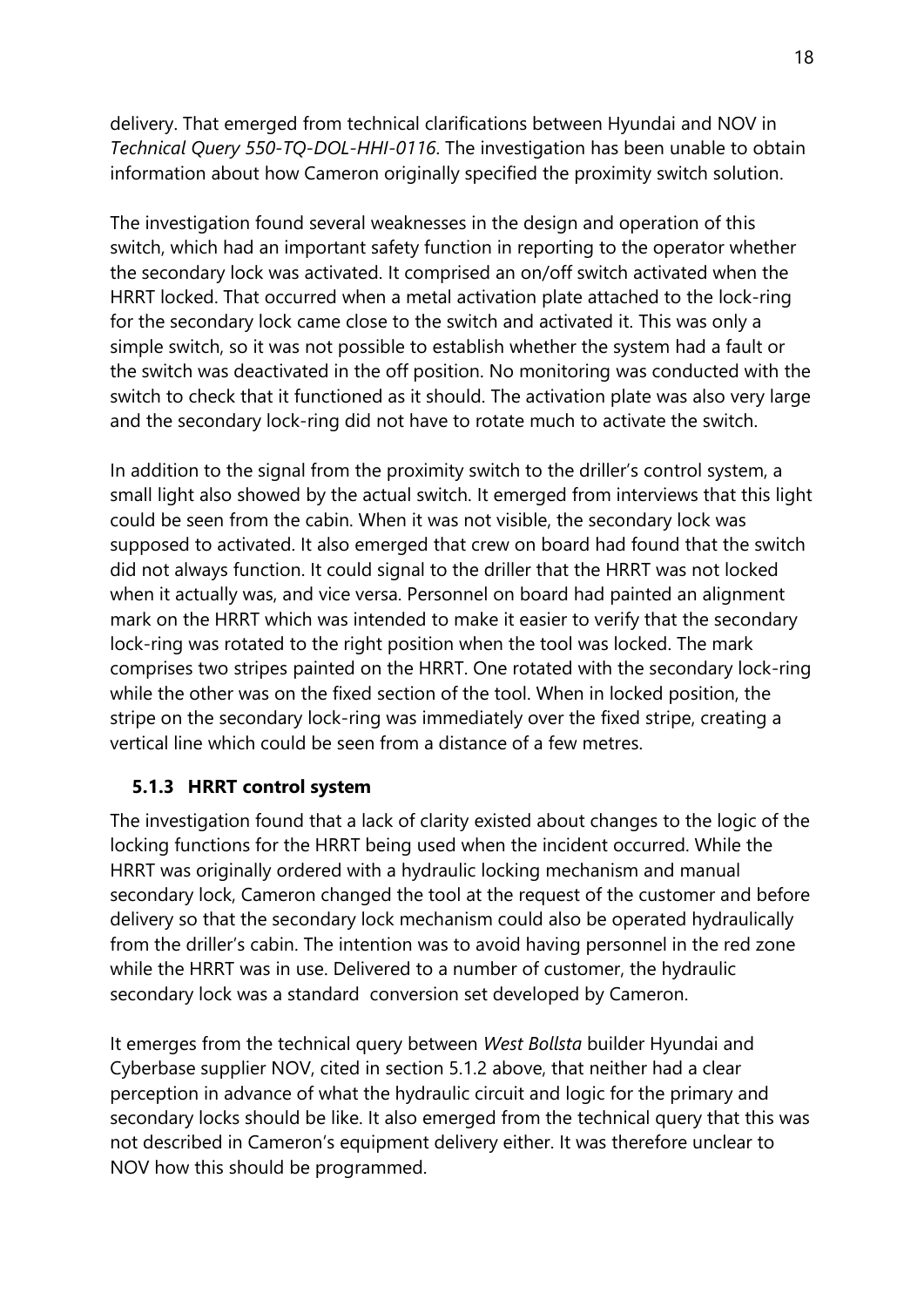The investigation found that the hydraulic system for the secondary lock released the pressure intended to hold this lock in place after about 10 seconds. The lock was still activated, but after 10 seconds it could be deactivated mechanically because no hydraulic pressure was keeping the lock-ring closed. Deactivating the secondary lock involved rotating the lock-ring back, so that the indicator rods keeping the piston inside the HRRT could rise again. The secondary lock could therefore be deactivated while the joint was being lifted.

Several hydraulic hoses connected the HRRT with the top drive. One theory which emerged during testing was that the handle on top of the HRRT could have become tangled with the hoses during lifting and opened the secondary lock. Tests showed that it was possible to open the secondary lock-ring manually without much force.

## **5.1.4 Third-party certificates and verifications**

Certificates for the relevant HRRT involved the incident were requested as part of the investigation in order to check whether these were valid in relation to applicable requirements for this type of SDLA. The following certificates and documents were presented.

- Design verification report DVR-D32755-J-3968 from DNV GL, dated 1 October 2014. This verifies that the HRRT was designed pursuant to the requirements in API 8C *Drilling and Production Hoisting Equipment 5th edition,* which covers lifting equipment used in drilling facilities.
- Certificate N1415B5R for hydraulic running and test tool assembly with double lock grooves and secondary mechanical lock from DNV GL, dated 16 September 2015. This shows that the HRRT was certified and found to comply with DNV-OS-E101, Drill Plant, revision October 2013.
- Certificate of conformance no 14348 issued by Sub Sea Services, dated 18 March 2020, which refers to DNV-OS-E101.

These documents show that third parties have verified that the HRRT has been built in accordance with the requirements in the referenced norms, but do not approve the use for the equipment for lifting operations. The requirement for certifying equipment for use with lifting operations is that it must be conducted by an enterprise of competence approved by the Norwegian Labour Inspection Authority. Furthermore, certification must accord with the requirements in Norsok R-003N annexes E and H. These include requirements for documentation and the certification process. Seadrill was made aware of the certification deficiencies both through the PSA's consideration of its AoC application and by the enterprise of competence when it certified the HRRT on board in the spring of 2020. It emerged from the investigation that crew on *West Bollsta* were not aware of this. They thought the above-mentioned documentation was sufficient to use the HRRT for lifting.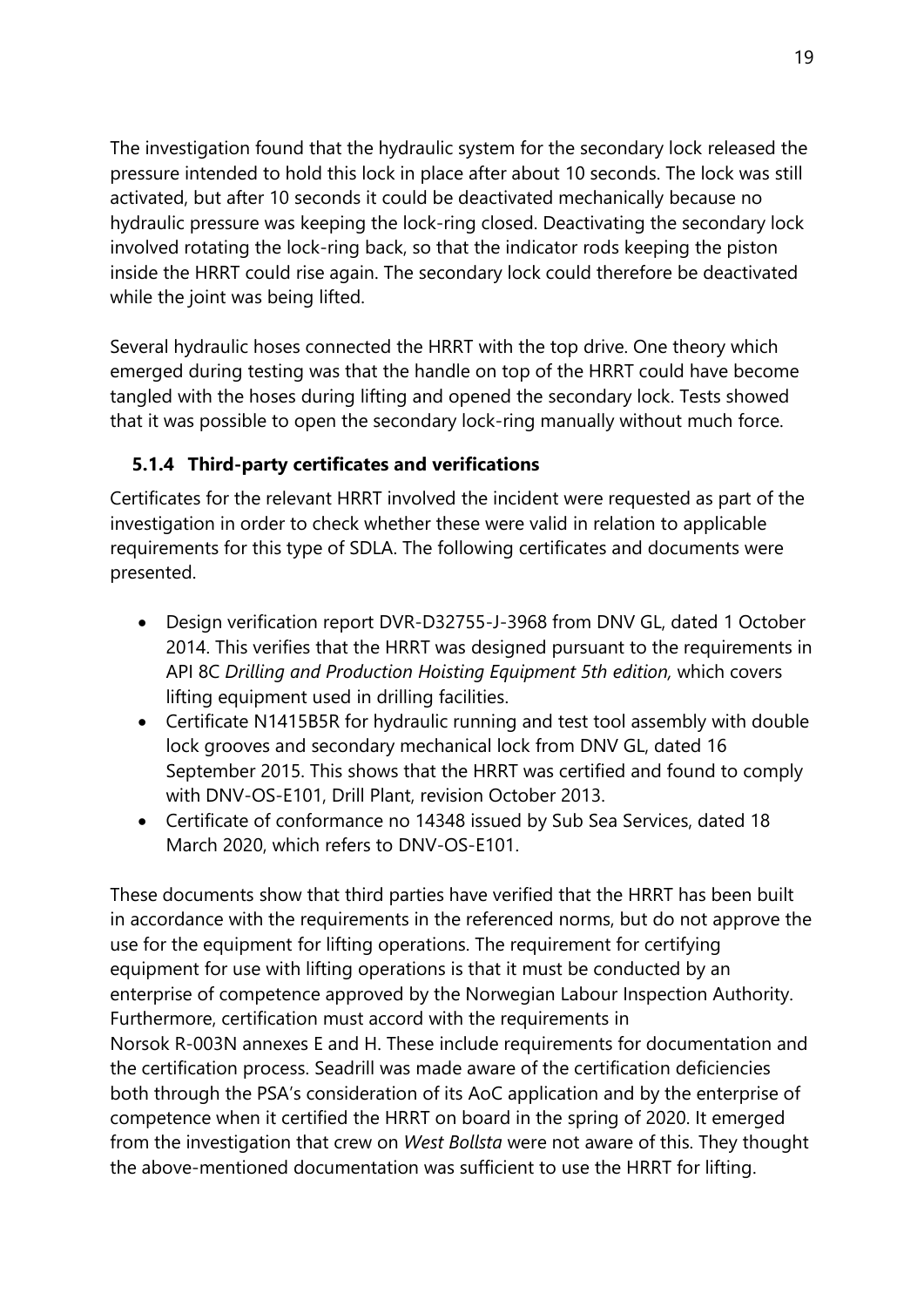It emerges from all these documents that the equipment referred to is the variant of the HRRT with a manual secondary lock rather than the hydraulic version which was involved in the incident. No documentation has been presented to the PSA team which shows that a third party has verified the HRRT with a hydraulic secondary lock in relation to relevant norms.

# **5.2 Operational and organisational conditions the drill floor**

The investigation team has looked at the division of responsibility and what assignments the various roles have had on the drill floor in connection with riser handling. It has also looked at performance-influencing factors which could have been significant for personnel being able to do their intended jobs. Such factors largely embrace HTO interactions, and those relevant in this investigation included training, workload, human-machine interfaces, familiarisation, division of roles and responsibilities, communication, checking, weather, light and the availability and userfriendliness of procedures, documents and control systems.

# **5.2.1 Personnel with roles related to riser handling**

For personnel to be able to fulfil their role as a barrier or part of one, this must be clearly defined and understood for the various work assignments.

Seadrill had a step-by-step procedure (Run BOP, doc no SSP87-0060) for riser handling which defined roles and responsibilities between personnel in the drilling department. This specified that:

- the DSL had the overall responsibility, including verification that all necessary checklists had been reviewed before running a riser with a BOP
- the toolpusher should distribute all checklists and check they were complete
- the driller should organise personnel on deck as well as completing and signing all checklist steps carried out
- the subsea supervisor and engineer should check the equipment via dedicated pre-check lists
- other drill-floor personnel were not named in the list of responsibilities and roles presented on the first page of the document.

Verification of the secondary lock had to be done by personnel who were on deck fairly close to the equipment. According to item 14 in the step-by-step procedure, the assistant driller or the subsea supervisor were to verify and then confirm to the driller that the hydraulic primary and secondary locks were in place and active. It emerged during the investigation that, contrary to the procedure, the division of duties, roles and responsibilities on the drill floor was not normally agreed before an operation began. Roles were allocated during execution, depending on who was available.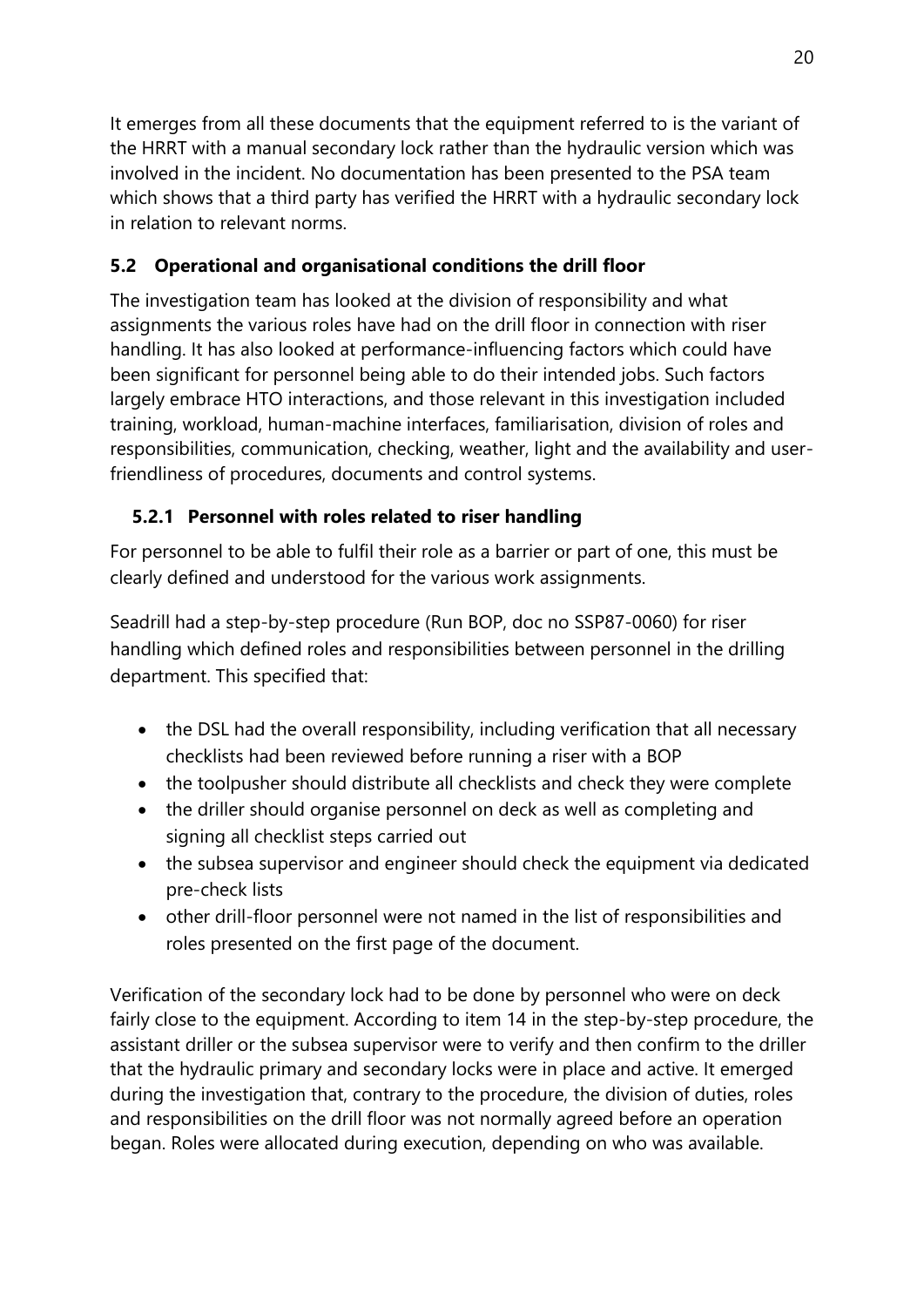## **5.2.2 Communication and information on riser handling**

## **Risk assessment**

Risk assessments are intended to help identify operational risk in order to implement the necessary technical, operational or organisational barriers required for a job.

The assistant driller led the TBRA, also known as a toolbox talk, ahead of the joint lift. During the TBRA on 8 October 2020, the driller was not present because they had other work to do in the cabin. This person has the operator role during a lifting operation and therefore a special responsibility to manage and take care of safety and to identifying hazards with the lift. The final three points in the TBRA were categorised as red risks – work in the red zone on the drill floor, the risk of a dropped joint and its potential threat to equipment and personnel, and "first time in operation". The driller was responsible for all actions in the TBRA.

## **User manual and work description**

Checklists and procedures must be easily available and understandable by the user. These are aids for describing what must be done so that personnel can play their role as barriers or equip them to secure the necessary barriers before executing the operation. That calls for the right information to be available at the right time for personnel who have been assigned a role in the operation.

It was difficult for personnel on board to obtain a unified and exact understanding of risks and requirements relating to the various work operations from the documents available and training given. Step-by-step procedures were unfinished, and the user manual was inaccurate and hard to access. The step-by-step procedure had few photos/illustrations, and did not make it clear how HRRT locking was to be verified.

The documents dealing with the HRRT provided no explanation of how locking and verification of the secondary lock was to be done with the relevant equipment.

- The icons in Cyberbase and their various phases were not described in the user manual or the step-by-step procedure.
- Nor did the step-by-step procedure correspond with the description of locking in the user manual.
- Item 6 on installation in Cameron's TC9440 document specified that personnel should manually insert the locking pin in the lock hole.
- Coloured illustrations of the locking mechanism in the document from Lundin showed the indicator rod in red.

The rod was not coloured as implied in the illustrations, there was no manual locking pin, and the green alignment mark painted on board was not shown in the illustration or described in the text of any of the documents. No other descriptions were available of how the relevant HRRT should be locked and verified. Documents to be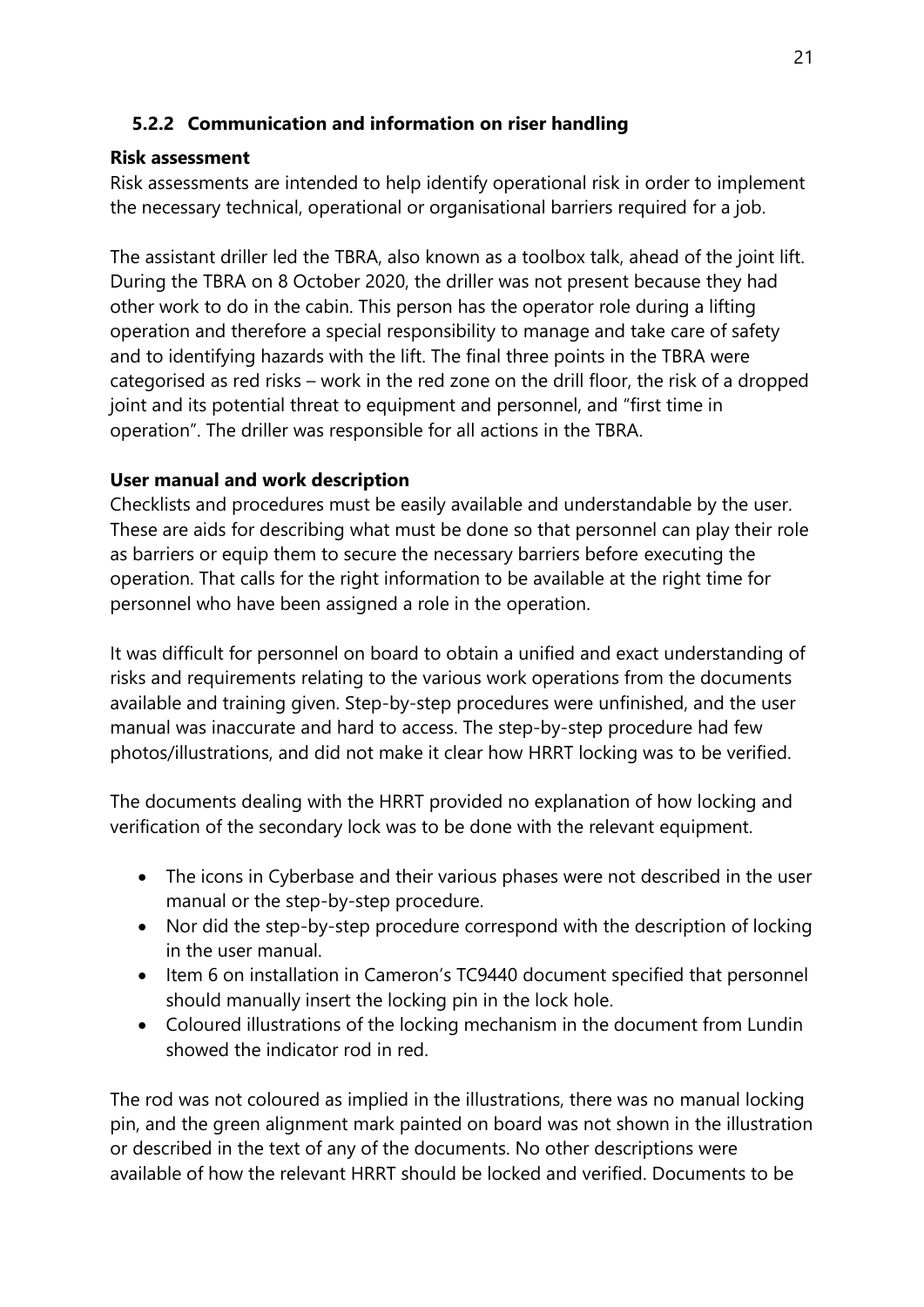used by the personnel for verifying the secondary lock did not accord with how the mechanism actually looked after the design had been changed.

All Seadrill's procedures and checklists for the drill floor were in English, but communication on deck and in the driller's cabin was primarily in the Norwegian spoken by most crew members. That could have been a supplementary reason why risk was not communicated in a way which allowed ambiguities to be picked up and addressed

#### **Driller and control system in the cabin**

The driller's cabin on *West Bollsta* had a direct line of sight with adequate light to see equipment on the drill floor. Although the modified HRRT was intended to eliminate the need for work in the red zone when handling joints, locking neverthless had to be verified by drill floor personnel.

The Cyberbase control system used by the driller to control the hydraulic lock and maintain an overview of whether the HRRT was locked had two modes on the screen in the cabin – Unlock and Lock.

When the driller received the all-clear signal from the deck that the HRRT was fully inside the joint, he pressed the RRT Lock icon on the screen. The locking sequence is presented in table 1 below.

A grey icon means that the function is not active, white that it is active, and grey with a white bar that it is being implemented.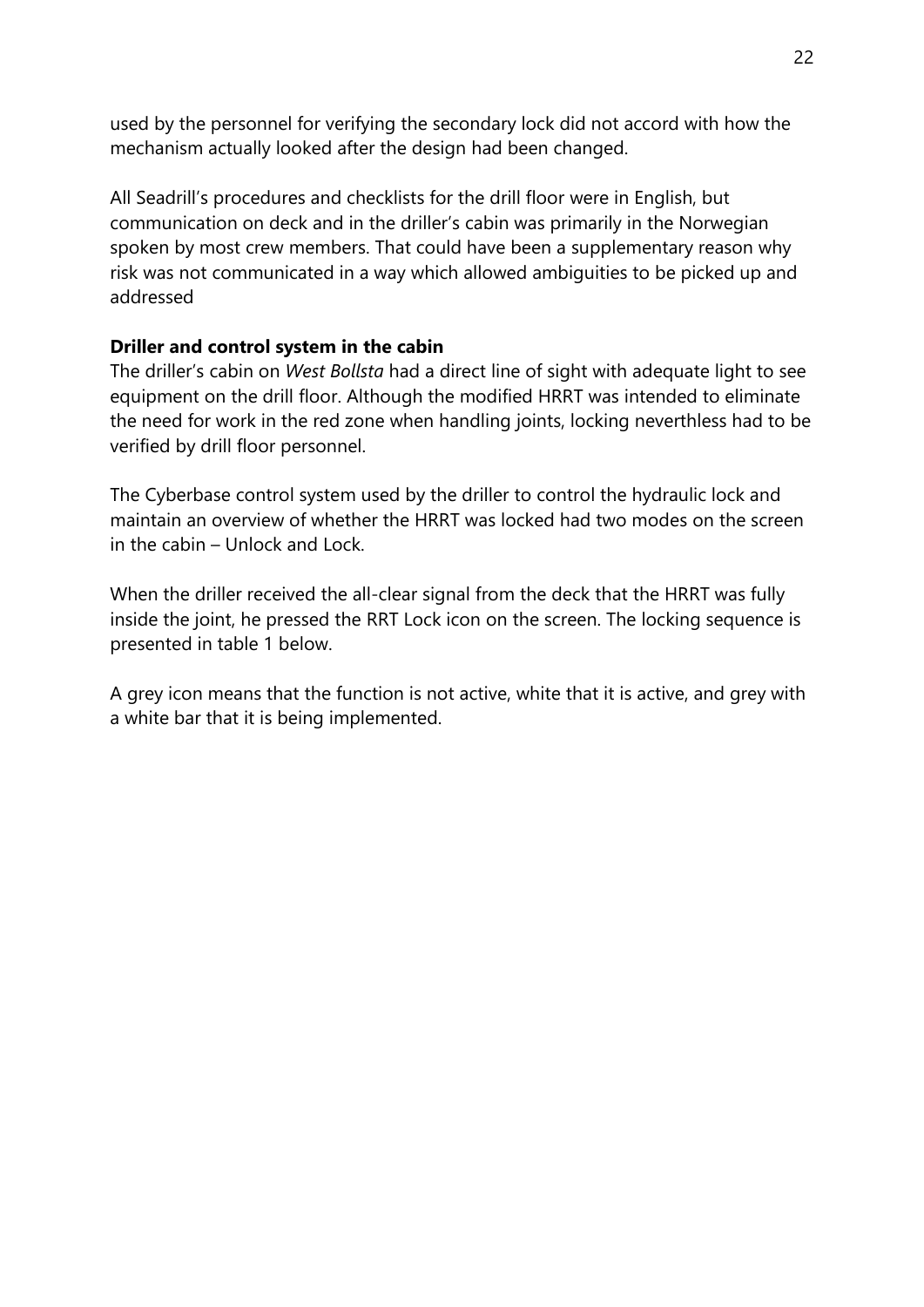| <b>RRT</b><br>Lock | Driller presses RRT Lock to initiate the locking sequence.                                                                                                                        |
|--------------------|-----------------------------------------------------------------------------------------------------------------------------------------------------------------------------------|
| <b>RRT</b><br>Lock | The system applies pressure to the split lock ring, which expands<br>into the grove in the joint (primary lock).                                                                  |
| <b>RRT</b><br>Lock | The split lock ring is in the groove, with the HRRT locked tight to<br>the joint. The icon is white while waiting for the system to<br>activate the secondary lock automatically. |
| <b>RRT</b><br>Lock | The system activates the secondary lock and the lock-ring<br>rotates over the indicator rods.                                                                                     |
| RRT<br>Lock        | When the proximity switch is in the right position, the system<br>signals that the secondary lock is activated and the driller can<br>start lifting the joint.                    |

*Table 1 Locking sequence in Cyberbase.*

## **RRT** Unlock

In addition, an icon for unlocking the tool, marked "RTT Unlock", was positioned beside the RTT Lock icon. The icons for locking and unlocking the HRRT are identical – only their text differentiates them.

Following conversion from manual to hydraulic secondary locking, the locking mechanism was designed for everything to be controllable hydraulically after the HRRT was correctly positioned in the joint. The human-machine interface in Cyberbase was designed in such a way that the driller received ambiguous signals of activation, deactivation and faults when locking the HRRT. The reliability of the proximity switch was also uncertain.

It also emerged during the investigation that the driller could see a small light by the locking mechanism's proximity switch before the split lock ring was in position. He was not supposed to see this light when the HRRT was locked in the joint.

The driller has – and must have – confidence in the technology he uses, and in the roustabouts knowing what they are doing when they check locking in the field.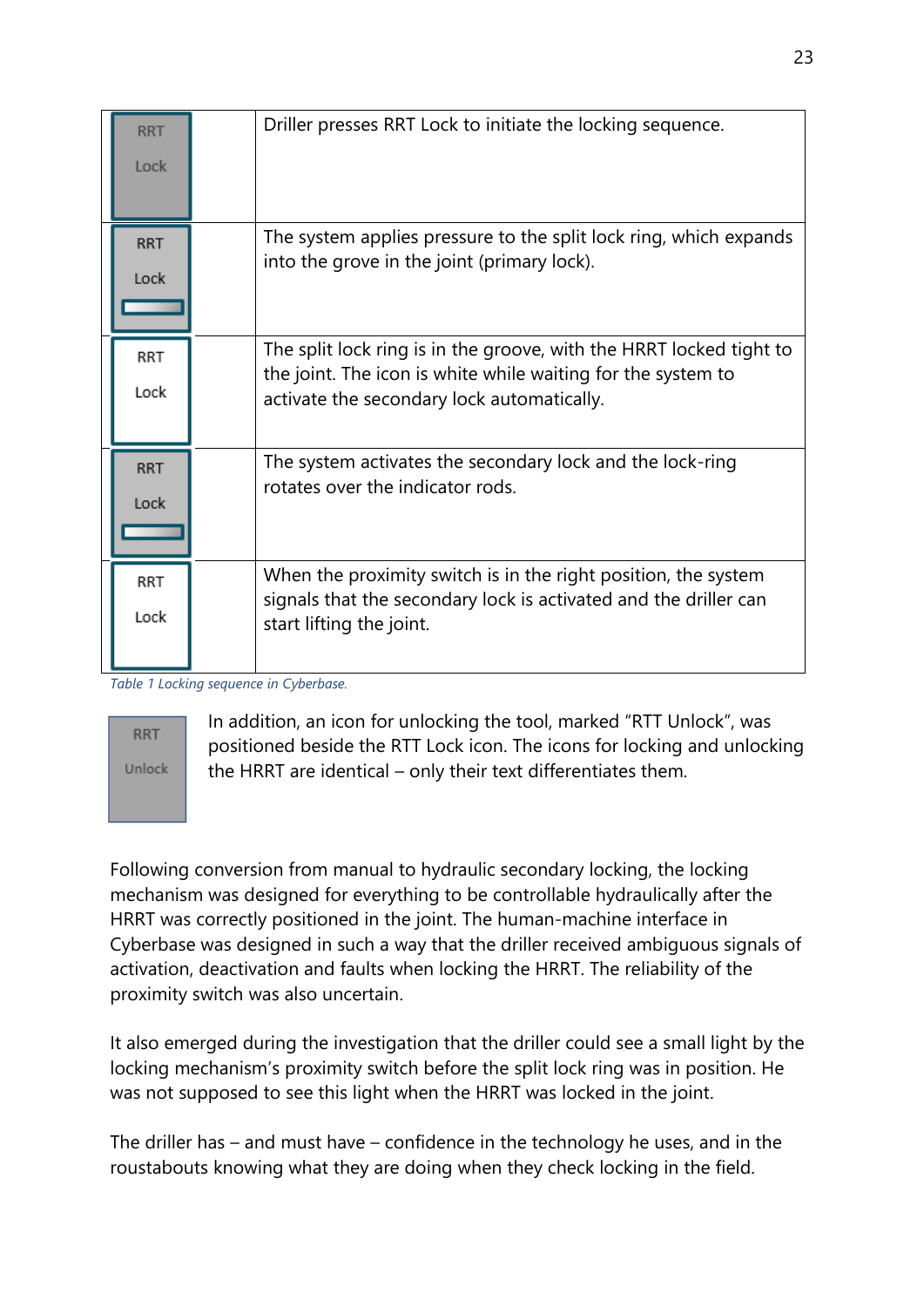Alarms warning the operator of abnormalities must be easy to understand and differ clearly from other information. The system told the driller nothing about the need for any assessment or action during the lift. Presentation of information from the proximity switch on the screen in the cabin, the light by the proximity switch which was not visible, together with oral verifications the driller received from the drill floor, gave no warning that the locking mechanism was not engaged or had moved out of the locked position.

## **5.2.3 Training and expertise**

Personnel must be familiar with the requirements set for the safety-critical jobs they are to do. Each individual and group must be placed through teaching and training in a position to discharge their assignments.

*West Bollsta* was a new drilling facility. This meant that its crew had been composed fairly recently, and that many of them had received training in and familiarisation with new equipment during the months before the incident. The time spent completing the facility for operation had been used in part for teaching about and simulator training with riser handling. But deficiencies in governing documents and procedures meant that conditions for full and uniform training were poor.

#### **Simulator training**

All Seadrill's drillers, assistant drillers and toolpushers, some of the drill floor workers and drilling optimisers had reportedly received simulator training. The relevant HRRT was new to the facility's crew and not part of the simulator training, which had involved a traditional lifting device. On the other hand, the driller's display in the simulator was more or less identical with the one on board.

#### **On-the-job training and trial operation**

When the facility was berthed before moving to the drilling location, some of the shifts trialled operation of the equipment with riser joints. This training was not documented. The HRRT used during the trial suffered a hydraulic leak, and was therefore replaced with a similar tool which was being utilised when the incident occurred.

Seadrill's training matrix requires all drilling personnel (except drilling optimisers) to take training modules *BOP & Riser Handling System I-038* and *BOP/Riser/Diverter – Run & Retrieve E-012.* Questions asked after training to verify the competence of drilling personnel were generic for all Seadrill's facilities, and not specific for the equipment on an individual facility. It was therefore impossible to know whether personnel were familiar with the way the HRRT locking mechanism functioned on *West Bollsta*.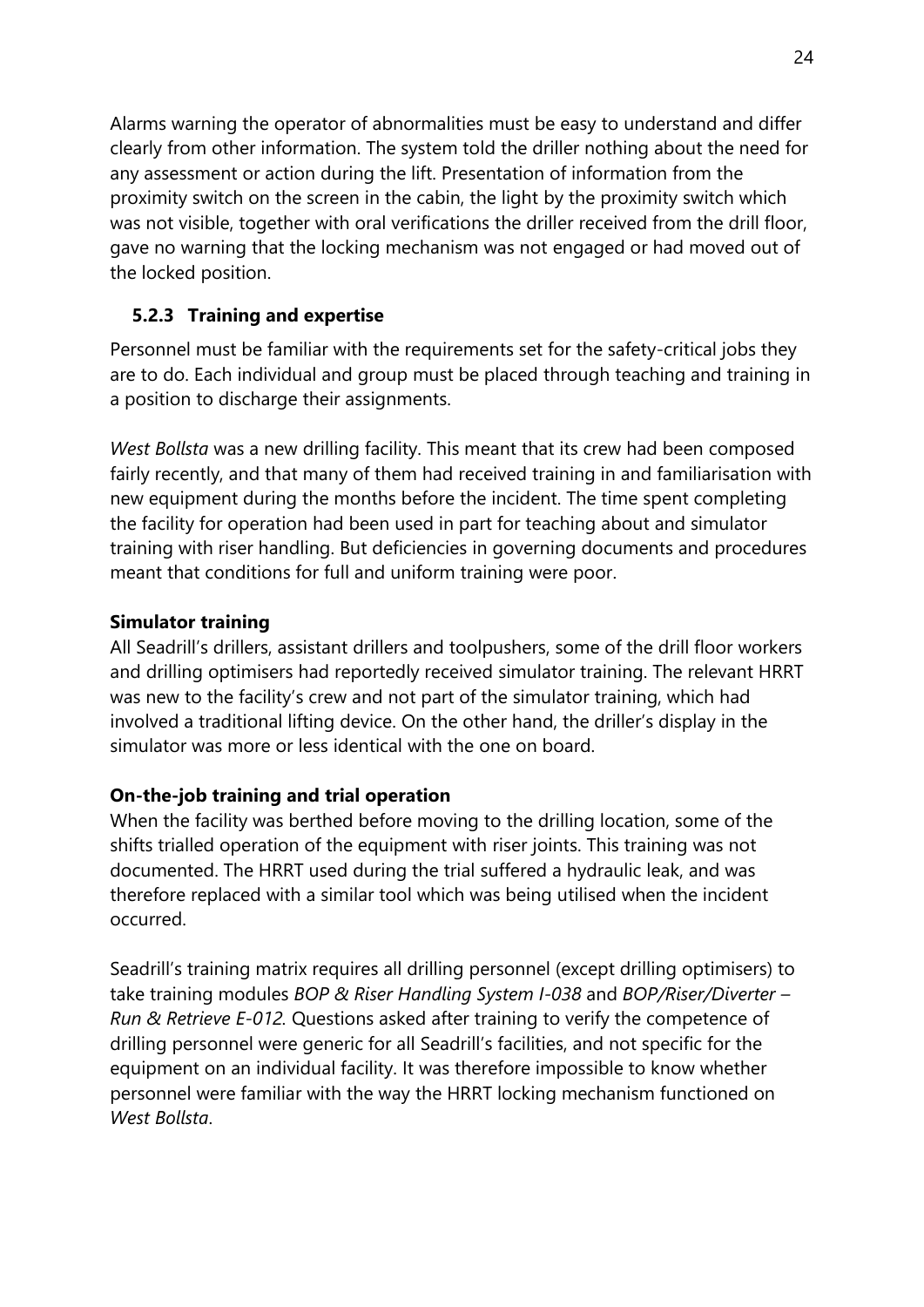## **6 Potential of the incident**

## **6.1 Actual consequence**

The joint dropped into the red zone while two people were on the drill floor close to the impact area. However, they were outside the red zone in an area regarded as safe.

On dropping, the joint damaged the V door to the pipe deck and some of the equipment used to transport and handle the joint from the riser deck to the drill floor – including the gorilla arms. The joint was also damaged and had to be replaced.

All drilling work ceased on *West Bollsta* after the incident, and it took almost a week for normal activity to resume.

## **6.2 Potential consequences**

The joint dropped into the red zone, but could with only a minor change in direction have struck the driller's cabin, where six people were present when the incident occurred, or outside the red zone of the drill floor where personnel were also to be found. One or more of these people could then have been seriously injured or killed.

# **7 Direct and underlying causes**

During the investigation offshore, neither the PSA nor the Seadrill investigation teams found any technical deficiencies in the equipment which could have led to the incident. Nor were any found with the HRRT or joint during testing and inspection on land. The team has therefore worked on the basis of three possible theories.

- Theory 1: the locking mechanism was fully engaged with the joint, but disengaged at a point during the lift from horizontal to vertical.
- Theory 2: the locking mechanism was only partially engaged when lifting the joint from horizontal to vertical began
- Theory  $3$ : the locking mechanism was not engaged with the riser when lifting the joint from horizontal to vertical began.

# **7.1 Theory 1: locking mechanism fully engaged with the joint**

This possibility is described in section 5.1.3 on the HRRT control system. Engagement between the split lock ring and the joint may have deactivated if the secondary lockring rotated to its open position early in the lift, while the joint was virtually horizontal. This must in the event have happened at that point because Cameron says further loading would have a self-locking effect on the mechanism. As a result, even if no forces were holding the split lock ring in the locked position, it would not revert to the unlocked position by itself when locked and loaded.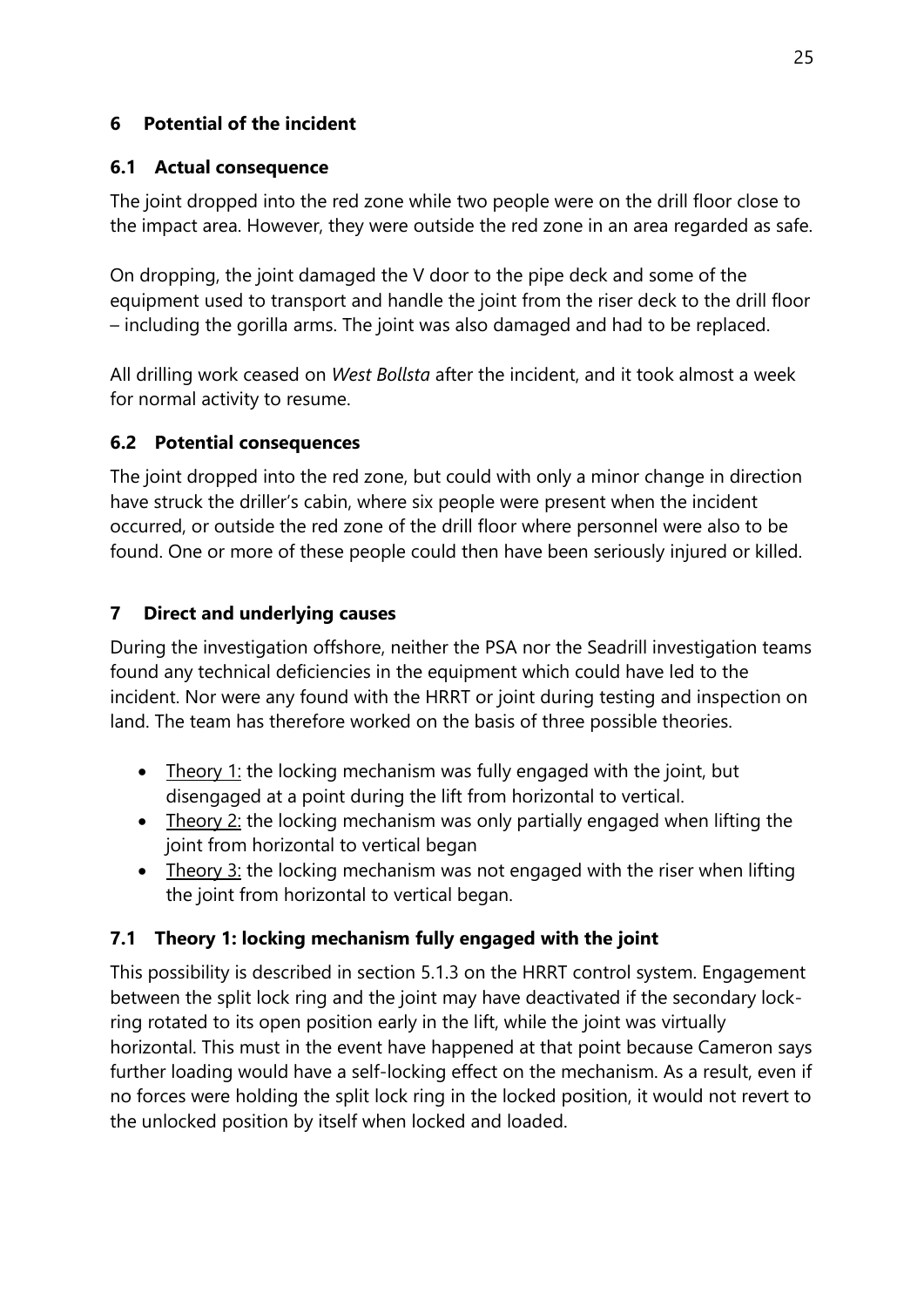The investigation has not succeeded in producing such a deactivation, even though a number of tests were conducted with the tool for that purpose.

# **7.2 Theory 2: locking mechanism partly engaged with the joint**

At an early stage in the investigation, the possibility was considered that the locking mechanism might only have engaged partly with the joint because activation was attempted without the HRRT being fully inserted in the joint. This theory was quickly rejected on the basis of the condition of the HRRT and joint, as well as the way the mechanism functioned. No traces were found in the joint which suggested that there had been direct contact with its wall.

To be certain that this theory could not be the cause of the incident, a test was also conducted with another similar HRRT on board which involved trying to lock the HRRT without it being correctly positioned inside a joint. This proved impossible. The piston could not descend in the HRRT, and was thereby unable to expand the split lock ring. Since the HRRT was not engaged with the joint, it could not be lifted.

## **7.3 Theory 3: locking mechanism not engaged with the joint**

It emerged from the investigation that both user manual and procedures lacked an accurate description of the locking mechanism and how personnel on board could check that it was engaged. Nor had the personnel received any form of formalised training in this. The actual verification is described in sections 5.1.1 and 5.1.2 on the HRRT and installation in a joint and verification of locking respectively, where it also emerged that technical deficiencies exist in the system for reporting to Cyberbase that the system is locked and lifting can begin.

Tests on *West Bollsta* after the incident showed that feedback from the proximity switch to Cyberbase was unreliable. When the locking sequence started, the tests on land showed that even a small motion in the secondary locking lock-ring could produce an inaccurate signal to Cyberbase that the tool was locked. Testing also found that this could happen in cases were the HRRT was not sufficiently inserted into the riser. If the HRRT was not fully inserted, the split lock ring's profile would be clamped to the joint wall and thereby fail to engage with the groove in the latter. Thereby the piston would also be unable to move down the split lock ring and the indicator rods could not descend into the HRRT and be locked in place by the secondary lock-ring. Rotating the latter would be halted by the rods sticking up through their holes. However, the lock-ring would move a few millimetres before being halted by the rods. This small movement might be enough for the proximity switch to signal Cyberbase that the HRRT was locked.

Combined with the fact that personnel who participated in the operation lacked adequate understanding and knowledge of how they should check a successful locking, this could have meant that both driller and roustabout thought the HRRT was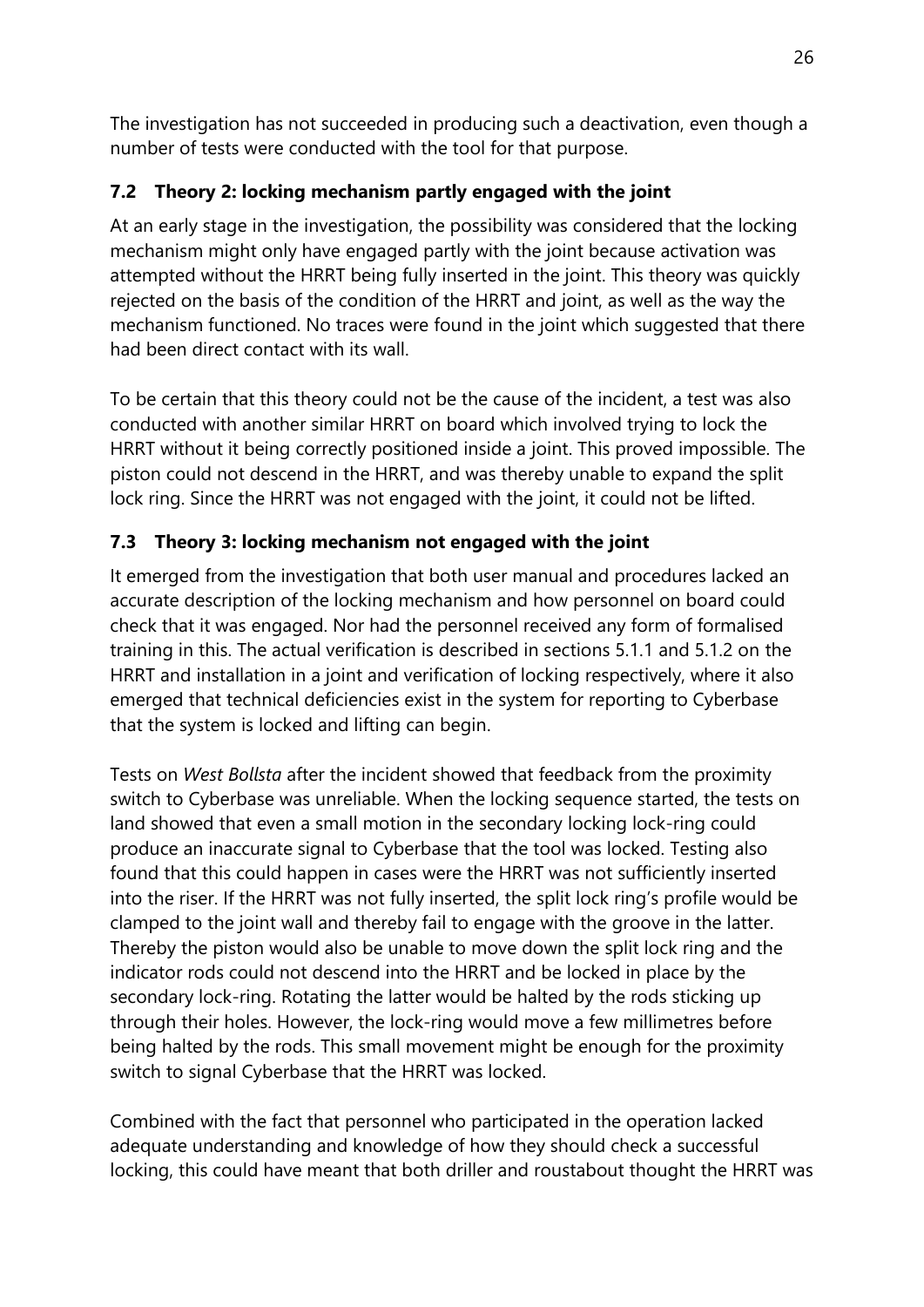locked even though that was not the case. The light the driller could see by the proximity switch could have been deactivated or hidden if the switch was close enough to show the locked position. It emerged from interviews that roustabouts who confirmed a successful locking out in the field saw the secondary locking lockring moving and assumed that the operation was successful. Given the absence of a descriptive procedure which explained to the roustabout step by step what was to be checked, and the failure to provide the latter with formalised and adequate training, a possibility exists that they confirmed locking in error.

This theory builds on the consideration that, although the locking mechanism was at one point fully inserted in the riser and the spacer blocks were tight against the joint, a displacement could have occurred later. This must have happened between the time the roustabout saw that the HRRT was inserted in the joint when it entered the drill floor, and when they observed the secondary lock-ring rotate during the actual verification. Testing on land shows that, if the HRRT was inserted in the joint and was not hanging from the top drive, it would be at an angle of between two to 2.2 degrees against the joint. During the test, the HRRT was withdrawn to create a gap of 20mm between the upper spacer block and the top edge of the joint. The bottom edge of the joint was thereby 3.3mm from the lower spacer block. Under these conditions, the HRRT was unable to lock to the joint during the test on land. This is shown in the diagram and photo below, which are taken from the Sub Sea Services test report.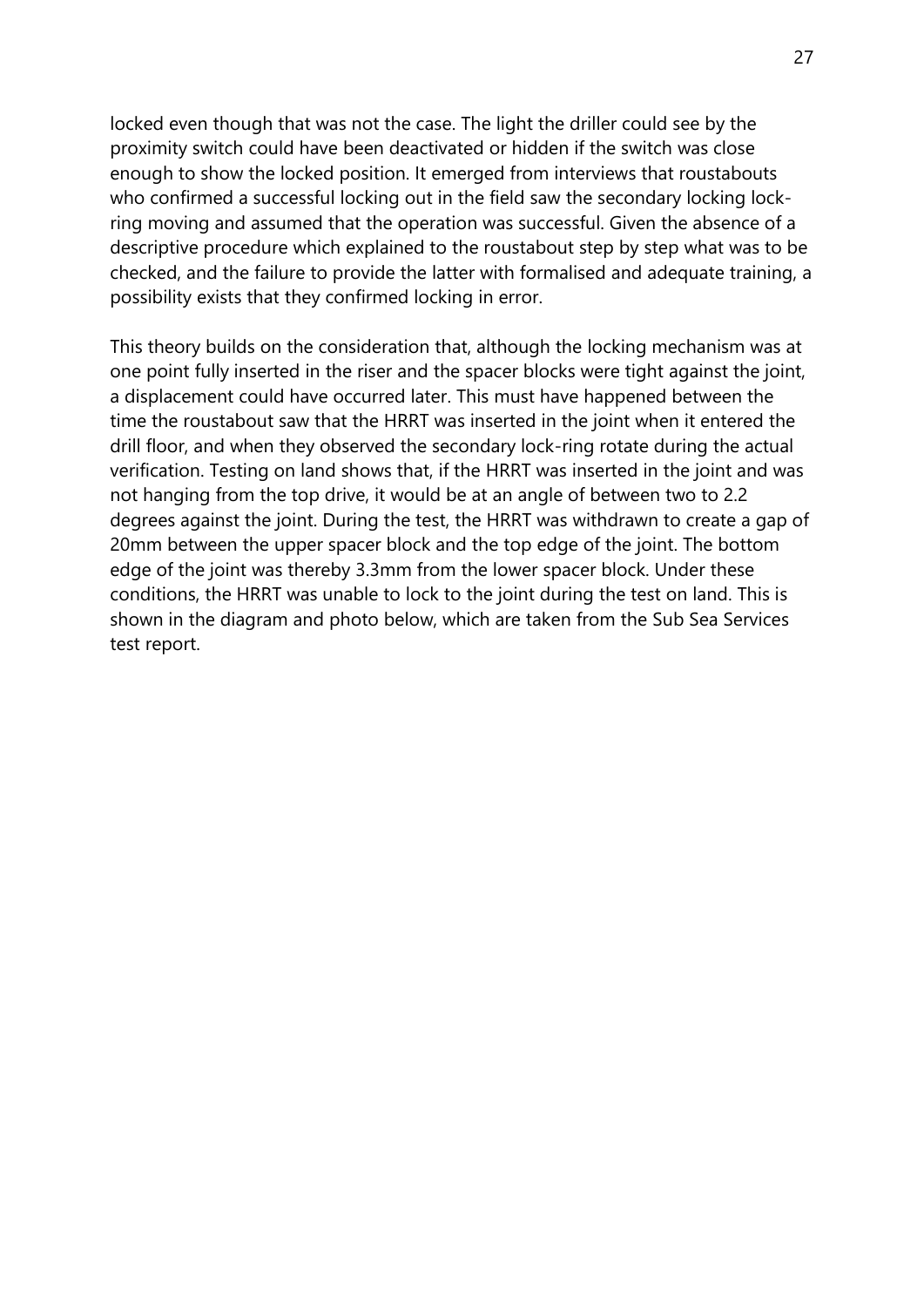

*Photo 7 Testing on land*.

Seadrill's investigation has concluded that this is the most probable cause of the incident.

## **7.4 Underlying causes**

Viewed overall, technical, organisational and operational conditions have contributed to the incident. The PSA team has looked at several factors influencing performance and at their interaction, which may have been significant for the ability of the organisation and personnel to work in a safe and managed way. Briefly, these are:

- Seadrill's management system did not accord with the regulations and standards
- the company had not followed up previously identified nonconformities related to logistics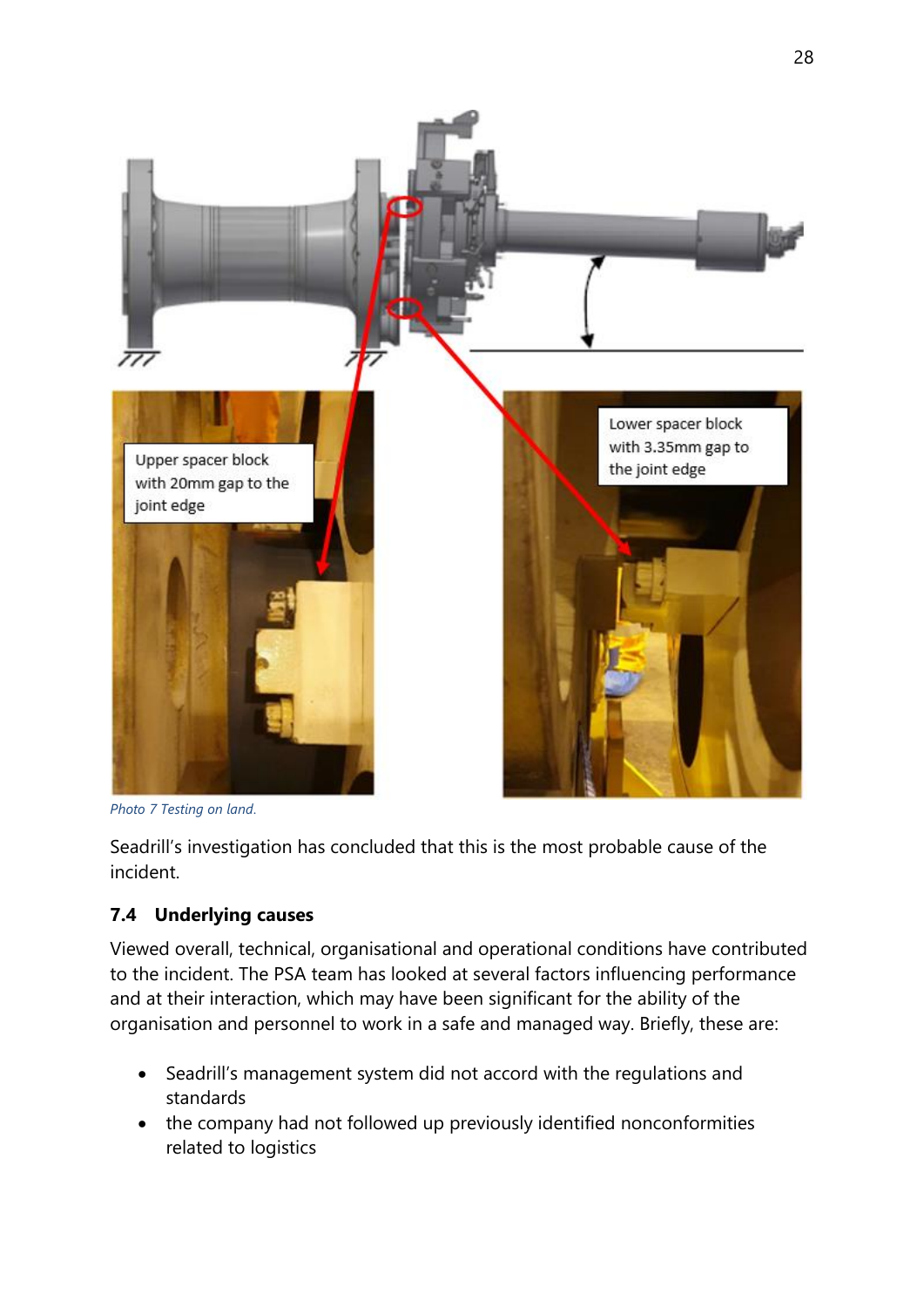- risk understanding, risk assessment and the decision basis for the activity were inadequate
- roles and responsibilities were not clarified ahead of the work operation
- compliance with requirements in the regulations and Seadrill's own governing documents was inadequate
- procedures for lifting equipment and operations in the drilling area contained errors and deficiencies
- training and competence of lifting-equipment users on the drill floor were inadequate
- lifting equipment had technical deficiencies and lacked user documentation
- the technical design of the proximity switch gave incorrect signals to the driller
- poorly designed human-machine interface in Cyberbase for HRRT locking
- HRRT was not certified as lifting equipment by the enterprise of competence
- unclear division of responsibility between supplier, yard and customer over controlling the HRRT in Cyberbase.

# **8 Similar incidents with SDLAs in the drilling area**

Many serious incidents have occurred on both fixed and mobile facilities with materials handling of equipment for use in drilling operations on the drill floor. Examples of some which posed a major potential hazard are:

- *Stena Don* 2005 dropped riser
- *Transocean Searcher* 2007 dropped BOP and riser
- *West Epsilon* 2007 dropped casing
- Heidrun 2008 near miss with dropped completion string
- Gullfaks C 2009 dropped downhole equipment
- Heidrun 2009 dropped riser
- *Stena Don* 2009 dropped riser
- *Deep Sea Atlantic* 2009 dropped casing
- Njord 2010 dropped telescopic tubing
- *Mærsk Giant* 2010 dropped end protector
- Heidrun 2010 dropped riser
- *West Venture* 2015 dropped locking mechanism on pipe plug Jotun B 2018 dropped riser
- *West Bollsta* 2020 dropped riser joint.

The listed incidents all had a big potential for harming personnel and equipment. Several were investigated by the PSA, which also followed up internal company investigations of others. The investigations and their follow-up through meetings and audits revealed a great deal of similarity in direct and underlying causes between the incidents, including: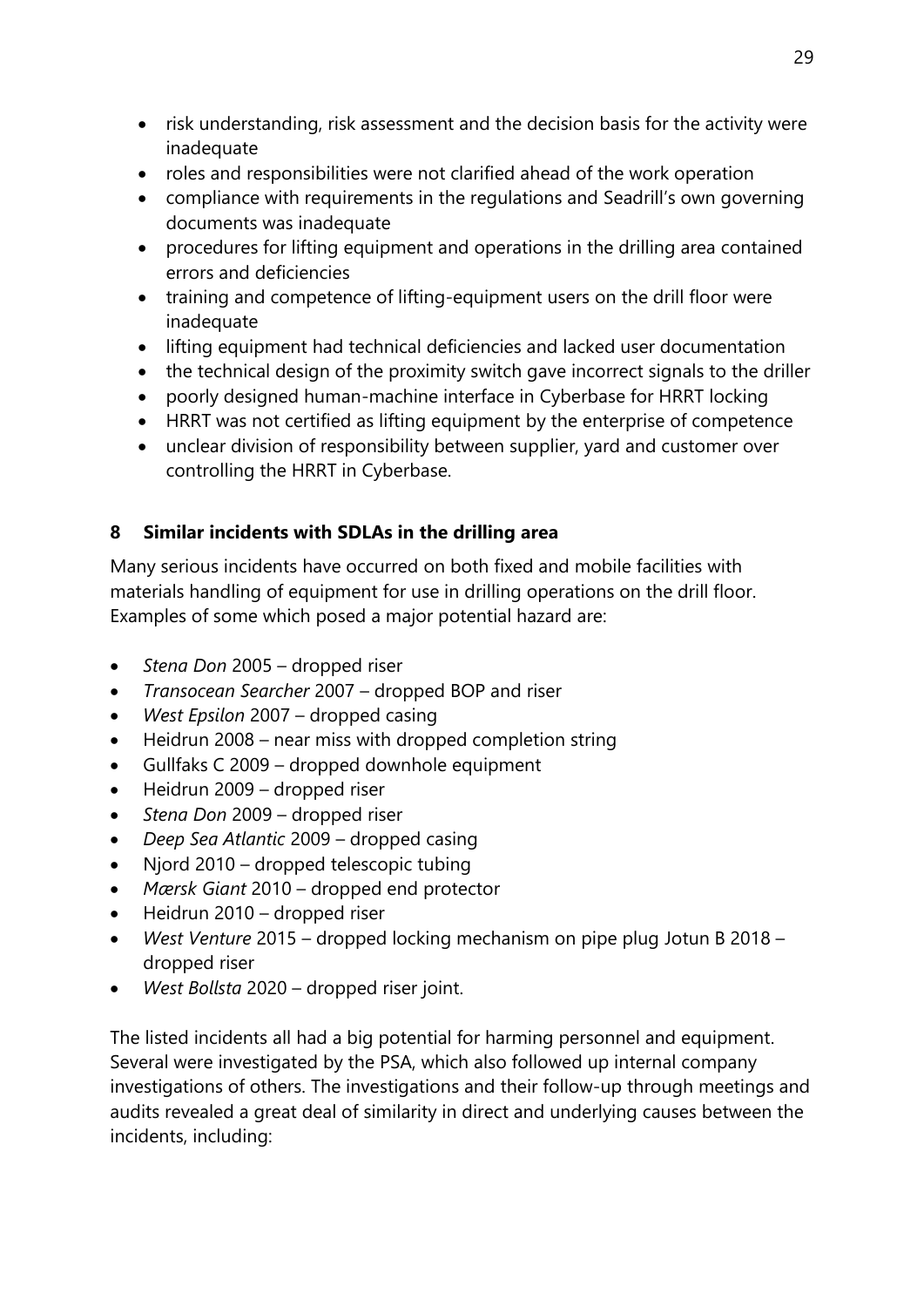- inadequate requirements for design and fabrication
- design deficiencies
- equipment not built to prevent incorrect use
- difficult to check correct installation/engagement between running tool and load
- inadequate/incomplete/missing user manuals
- inadequate knowledge of and training in the way the running tool worked
- lack of risk assessment when using the equipment
- lack of requirements for following up and checking the equipment.

The PSA's investigation of the dropped riser joint on *West Bollsta* has seen that many of the direct and underlying causes identified in earlier incidents with this type of equipment on the NCS are also to be found in this case.

## **9 Regulatory clarifications for** *West Bollsta* **in connection with the AoC application**

Mobile facilities are subject to section 3 of the framework regulations on the application of maritime regulations in the offshore petroleum activities. This means that maritime regulations may be applied for maritime conditions on board. To operate on the NCS, drilling facilities like *West Bollsta* must have an AoC as specified in section 25 of the framework regulations. An AoC application and its evaluation must accord with the regulations and with the *Handbook for Acknowledgement of Compliance*. Requirements for lifting equipment are specified in section 69 of the facilities regulations on lifting appliances and lifting gear. Section 1, litera a of the facilities regulations notes that section 3 of the framework regulations does not apply to provisions regarding drilling and process equipment. Section 69 of the facilities regulations also applies to mobile facilities with regard to lifting appliances and lifting gear on the drill floor. See guidelines, which recommendation the use of annex D to Norsok R-002.

Where the relevant lifting equipment involved in the incident is concerned, an RRT of this type is included Norsok R-002 and defined as an SDLA subject to specific requirements applicable to lifting equipment.

Facilities with an AoC are otherwise subject to the activities regulations. This means that section 92 of these regulations on lifting operations, which refers in its guidelines to Norsok R-003N on safe use of lifting equipment, provides guidance on such matters as how lifting operations are to be organised, planned and executed. It also gives guidance on how lifting equipment – including devices classified as an SDLA – are to be followed up both technically and operationally.

Seadrill has chosen to apply Norsok R-003N on safe use of lifting equipment and Norsok R-002 on lifting equipment as requirements in its management system.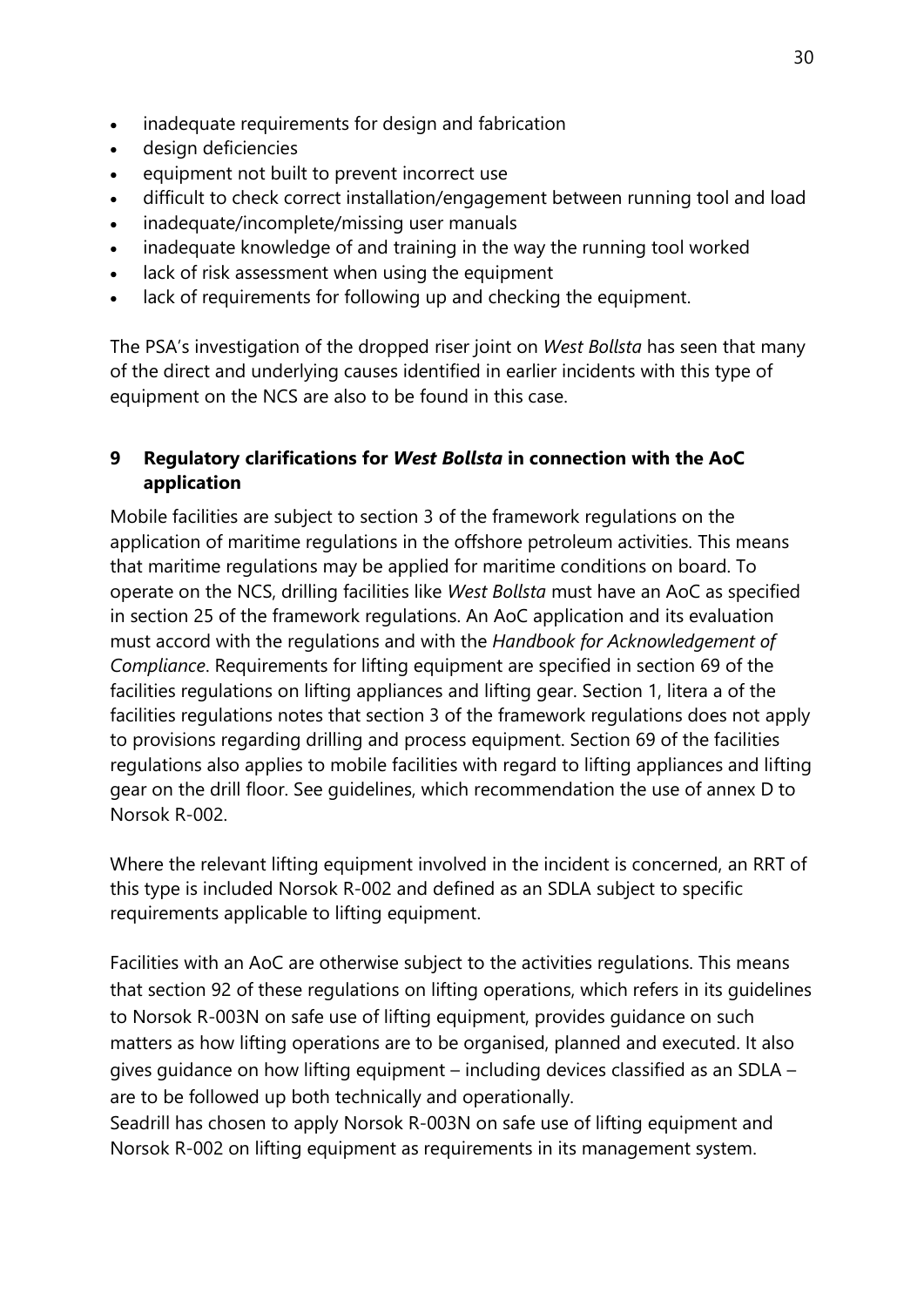Key provisions in the petroleum regulations dealing with risk, barriers and work processes also apply. In its West Bollsta *Application for Acknowledgement of Compliance (AoC)/IADC HSE Case, rev 1*, Seadrill confirms its compliance with those parts of the PSA regulations which the investigation team has applied when assessing its observations.

## **10 Observations**

The PSA's observations fall generally into two categories.

- Nonconformities: this category embraces observations where the PSA has identified breaches of the regulations.
- Improvement points: these relate to observations where deficiencies are seen, but insufficient information is available to establish a breach of the regulations.

## **10.1 Nonconformities**

## **10.1.1 Design of lifting equipment**

#### **Nonconformity**

The HRRT was not designed for the conditions it was intended to be used with.

## **Grounds**

The PSA team identified a number of deficiencies in the design of the HRRT.

- The secondary lock could be deactivated while the joint was being lifted, which meant the locking mechanism was not secured with a double barrier against losing the load.
- No SWL was shown on the HRRT, nor was this indicated in any documentation. It was also unclear which SWL applied for lifting joints from horizontal to vertical. This does not appear in any of the documentation received by the PSA team, nor was anything marked on the HRRT.
- The locking mechanism was not designed to provide a clear and unambiguous indication that the HRRT was locked. Without detailed knowledge of the tool, it was easy – despite the provision of four inspection holes for indicator rods – to misinterpret whether the secondary lock was activated. Furthermore, a visual inspection through the holes required personnel to stand very close to the tool in order to determine that the piston was down.
- A proximity switch was mounted on the secondary lock to signal to the operator that it had been activated. This mechanism comprised a single switch, and a fault in this could signal that the HRRT was locked even when it was not, and vice versa. No indication was provided if the tool was unlocked, and no provision was made to detect faults in the system.
- The user manual lacked a description of how personnel could check that the HRRT was locked.
- The user manual was not in Norwegian.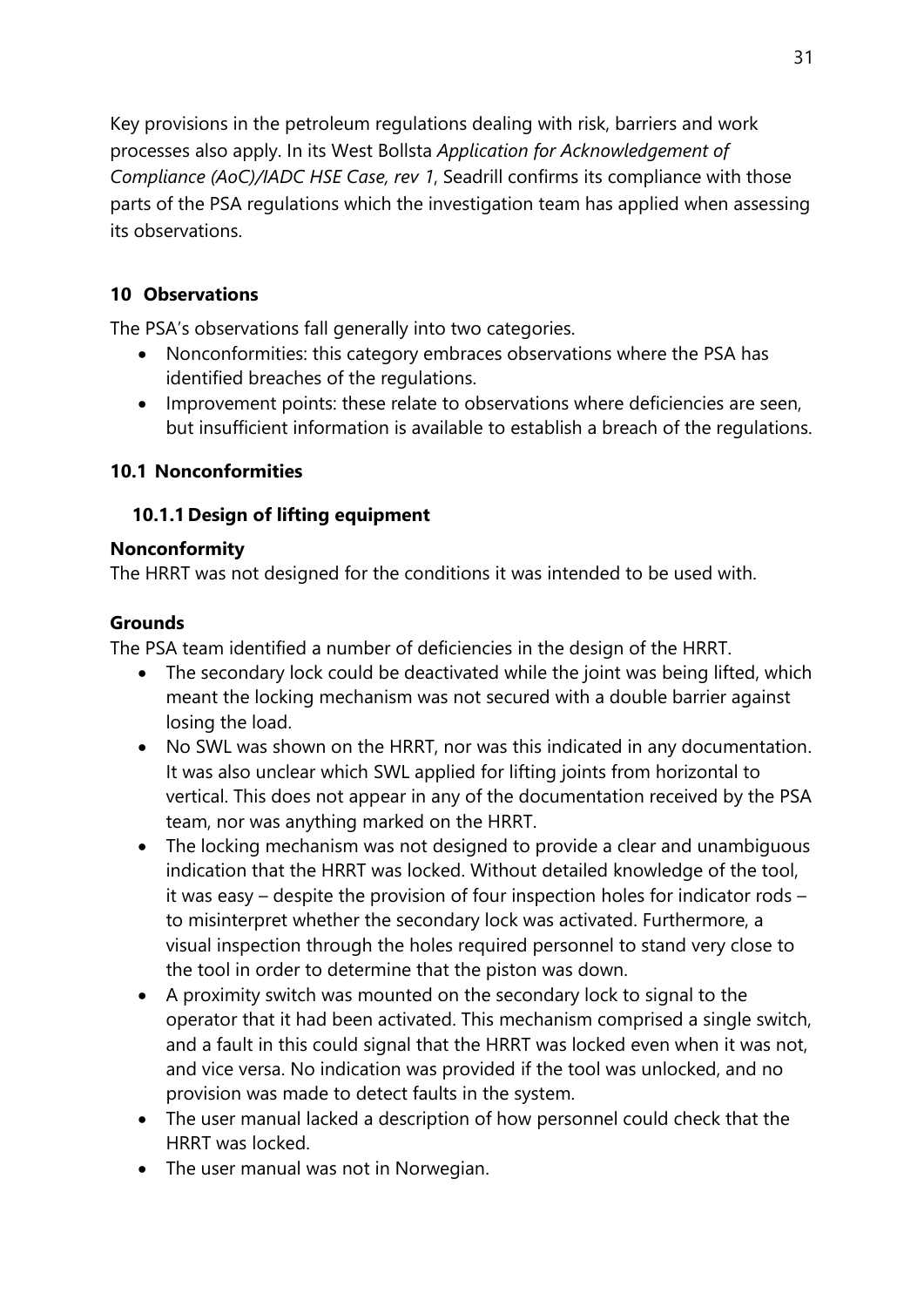• The product declaration from the manufacture did not reference Norsok R-002.

## **Requirement**

*Section 69 of the facilities regulations on lifting appliances and lifting gear, see the guidelines referring to Norsok R-002*

## **10.1.2 Correction of earlier nonconformities and orders**

## **Nonconformity**

Failure to follow up and correct previously identified nonconformities and orders.

## **Grounds**

Several of the observations in this investigation report have been reported by the PSA in the form of nonconformities and improvement points to Seadrill after earlier audits and investigations.

An overview of earlier nonconformities which are most relevant to the incident is provided below.

- Report from AoC audit of logistics on *West Bollsta*, 24 March 2020.
	- $\circ$  5.1.2 Certification of lifting equipment in the drilling area certification lacking for lifting equipment in the drilling area.
- Report from audit of maintenance management, logistics, working environment and worker participation, and emergency preparedness, *West Hercules*, 9 April 2019.
	- $\circ$  5.2.2 Maintenance of lifting equipment enterprise of competence: deficiencies in systems intended to ensure follow-up or competent control of lifting equipment.
	- $\circ$  5.3.1 Management system for cranes and lifting contradictory requirements and ignorance of requirements in the management system for safe lifting operations.
	- $\circ$  5.3.2 Responsibility and authority person responsible for lifting operations – their responsibility and role did not correspond with the description in governing documentation.
	- o This report also contained the following order: "Review and assess the effect of measures adopted and implemented on all facilities with an AoC which are Seadrill's responsibility in Norway following an order issued after an audit of *West Phoenix* from 9 to 11 January 2018. This work must include an analysis of why deficiencies in the management system and associated work processes have not been identified and corrected on *West Hercules*."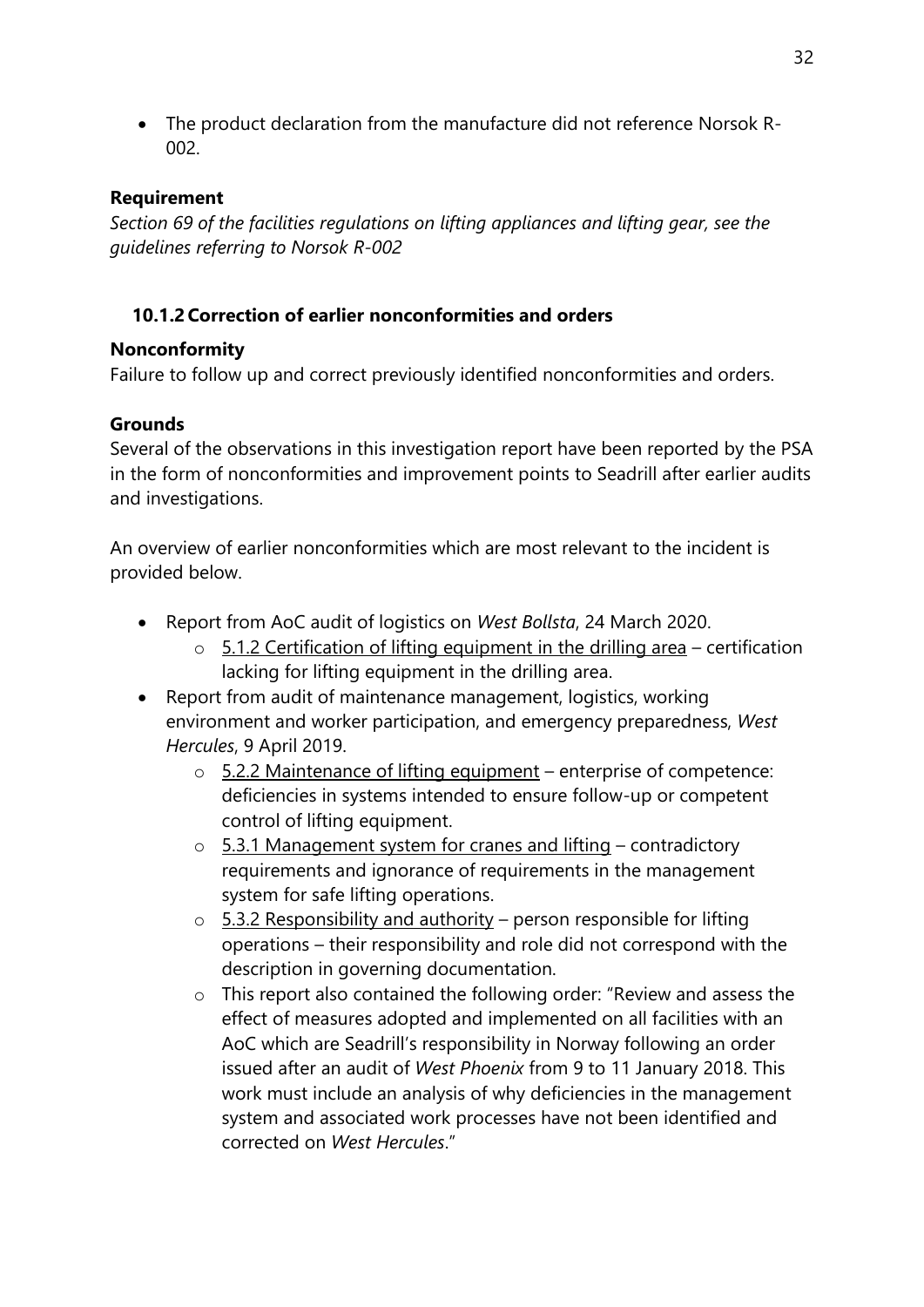- Report following an audit related to emergency preparedness, logistics, maintenance management and working environment on *West Phoenix*, 9 February 2018.
	- $\circ$  3.3.1 Responsibility and authority person responsible for lifting operations: practice on board regarding responsibility and role as the responsible person for lifting operations did not accord with the description in governing documents.
	- $\circ$  3.4.2 Maintenance of lifting appliances deficiencies in the maintenance management system and lack of maintenance for lifting appliances. Part of the evidence for this nonconformity was inadequate follow-up of findings from competent control.
- Report following an audit on *West Epsilon* in the logistics and working environment areas, 25 January 2016.
	- $\circ$  5.1.1 Responsibility and authority person responsible for lifting operations: practice on board regarding responsibility and role as the responsible person for lifting operations did not accord with the description in governing documents.
	- $\circ$  5.1.2 Expertise inadequate expertise, lack of training and drills, and deficiencies in the systems intended to ensure this.
	- $\circ$  5.1.4 Maintenance deficiencies were identified with maintenance and with the systems intended to ensure adequate maintenance. Part of the evidence for this nonconformity was inadequate follow-up of findings from competent control.

## *Requirement*

*Section 22 of the management regulations on handling of nonconformities*

## **10.1.3 Continuous improvement**

## **Nonconformity**

Inadequate continuous improvement on *West Bollsta* with regard to materials handling and experience transfer from Seadrill's other facilities on the NCS.

## **Grounds**

Learning and improvement across facilities in the organisation have been inadequate for correcting nonconformities. The investigation has also seen that earlier orders have not been fully followed up in accordance with the company's response to the PSA.

See nonconformity 10.1.2 for the grounds.

## *Requirement*

*Section 23 of the management regulations on continuous improvement*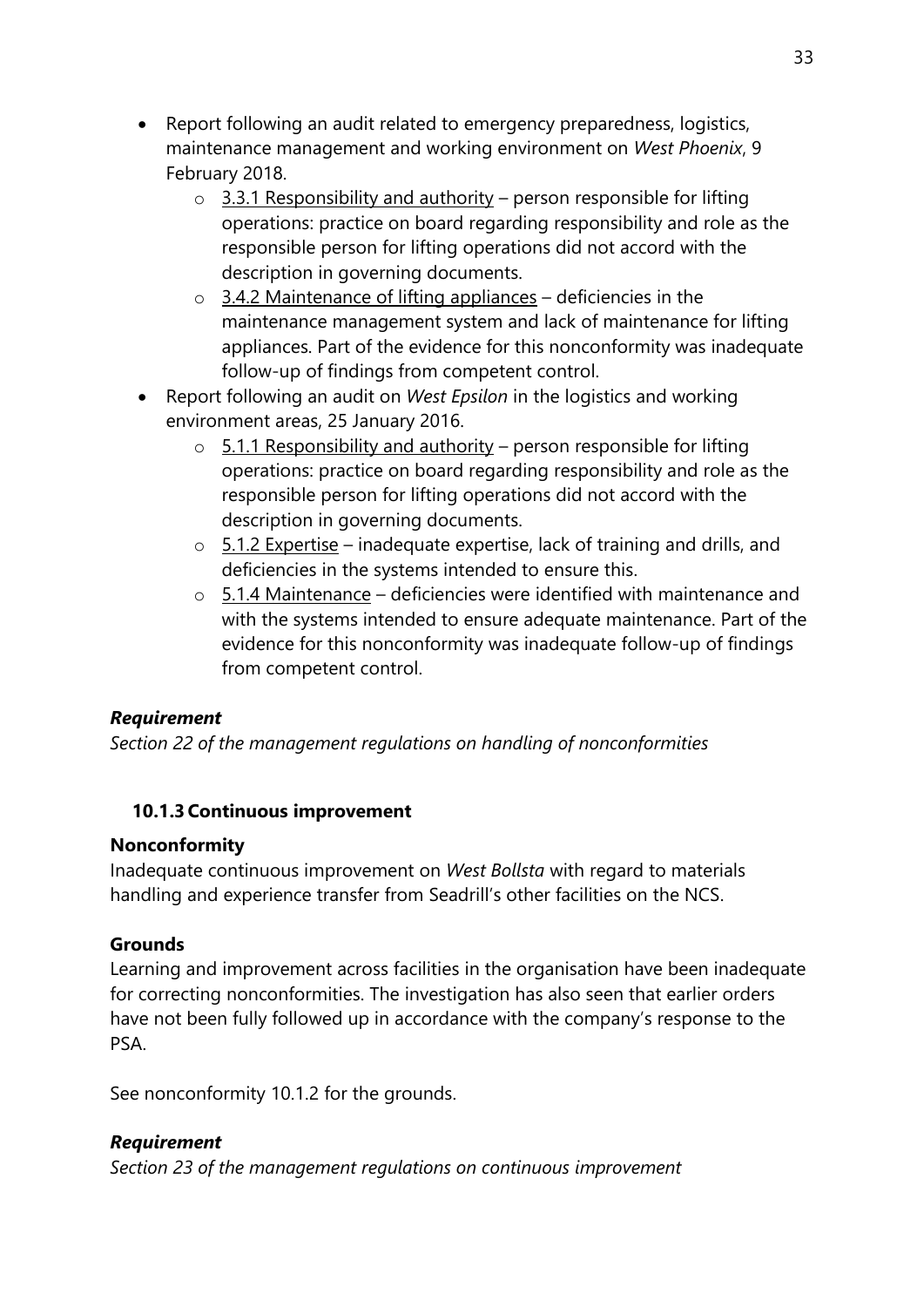## **10.1.4Management system for lifting operations**

## **Nonconformity**

Seadrill had not ensured that procedures related to lifting operations and equipment were formulated and applied in a way which fulfilled their intended functions.

## **Grounds**

Local procedures are a requirement in Norsok R-003N annex C. The procedure for safe use of lifting equipment on *West Bollsta* described how lifting operations on the facility should be conducted a safe way. This was an annex to Norsok R-003N, and functioned as a local procedure. However, the investigation team could not see that it fully described all the supplements relevant for safe lifting operations on *West Bollsta*. Furthermore, information conflicts existed between the requirements in the Norsok R-003N and local procedures. Examples identified by the investigation in relation to lifting operations on the drill floor included the following.

- Roles and responsibilities were not adequately described. It was unclear which positions had the various roles, nor did the role descriptions correspond with the descriptions in Norsok R-003N annex A.
- The system for colour coding of lifting equipment differed from the one described in Norsok R-003N annex H. However, interviewees confirmed that Norsok R-003N was used for colour coding of lifting equipment on board.

The user manual for the HRRT was deficient, since the tool in the manual did not correspond with the one used on board. It emerged from the investigation that the locking mechanism for the secondary lock on the HRRT had been converted before delivery by Cameron. The manual described a manual secondary lock, while the one on *West Bollsta* was hydraulic. This meant the description of how personnel should verify locking of the HRRT was inaccurate. Furthermore, the manual was only available in English. Norsok R-003N and Seadrill's local procedure for lifting operations both required Norwegian to be used. The PSA team inquired about a nonconformity process for this condition, but was told it had not been carried out.

## *Requirements*

*Section 24 of the activities regulations on procedures Section 17 of the framework regulations on the duty to establish, follow up and further develop a management system* 

*Section 92 of the activities regulations on lifting operations, see the guidelines referring to Norsok R-003N on safe use of lifting equipment*

## **10.1.1 Procedures for executing work**

## **Nonconformity**

The procedure for running a riser with a BOP was not formulated in such a way that it functioned as intended.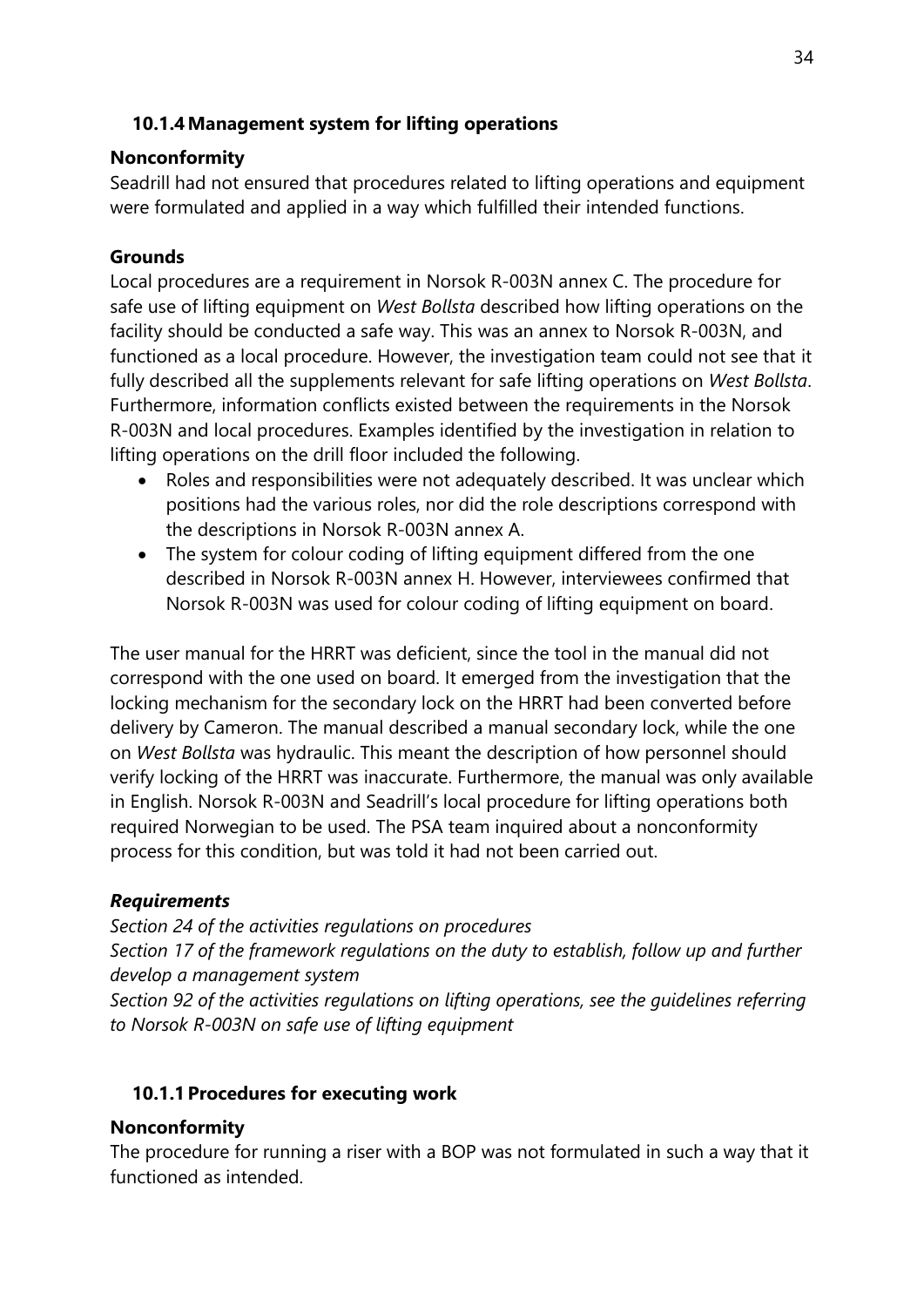## **Grounds**

The step-by-step procedure for running a riser with a BOP (Run BOP) did not describe what was actually to be checked in order to determine that the locking mechanism was locked tight to the joint before the lift. According to the section on connecting the HRRT (Install RRT), it was sufficient for the driller to receive a signal via the screen on the control panel that the lock was activated. The next section in the procedure dealing with making up two joints (Make double joint of riser to BOP) specified both that the driller should receive a signal on his screen and that personnel on the drill floor should check and confirm that the tool was locked tight to the joint. Neither the step-by-step procedure nor the user manual explained or showed how to check that the locking function was activated.

Furthermore, the procedure specified that the check and confirmation from the drill floor were to be carried out either by the subsea engineer or the assistant driller. The PSA team learnt that the practice was for one of the roustabouts to carry out verification and confirm locking to the driller.

The step-by-step procedure was only available in English. Both Norsok R-003N and the Seadrill local procedure for safe use of lifting equipment on *West Bollsta* required Norwegian to be used. The PSA team inquired about a nonconformity process for this condition, but was told it had not been carried out.

#### *Requirements*

*Sections 24, paragraph 2 of the activities regulations on procedures, and section 92 on lifting operations, see the guidelines referring to Norsok R-003N on safe use of lifting equipment*

## **10.1.2 Organisation and exercise of roles and responsibilities**

#### **Nonconformity**

No assurance had been obtained that the organisation and exercise of roles and responsibilities were being complied with, so that they fulfilled their intended function.

#### **Grounds**

It emerged from interviews with management that they were not familiar with what the roles of "operational responsible" and "technical responsible" persons involved pursuant to Norsok R-003N annex A. Seadrill has opted to use Norsok R-003N on safe use of lifting equipment as a requirement in its management system. Nor was the PSA team able to see that these roles functioned on board as described in Norsok R-003N. The following are some examples.

• The operational responsible person on the drill floor was not familiar with the requirements in Norsok R-003NN annex A, and also lacked sufficient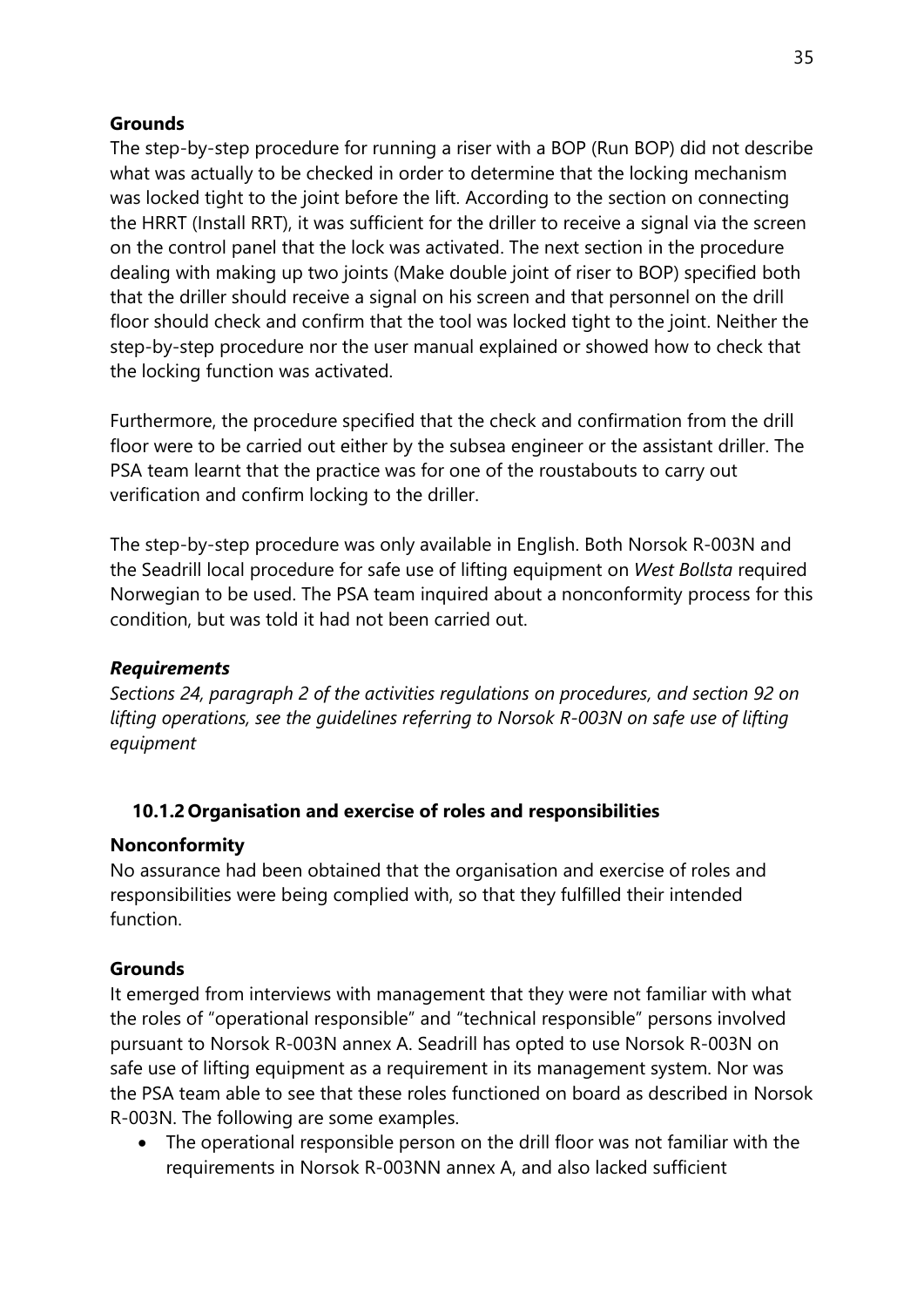knowledge to see to it that lifting operations were conducted in accordance with regulatory requirements and the Norsok R-003N standard. Furthermore, the operation to lift the riser with the aid of the HRRT was not identified as a lifting operation by the operational responsible person.

• The technical responsible person on the drill floor was not familiar with the requirements in Norsok R-003N annex A. Nor were they aware of the requirement to follow up findings of a competent control in accordance with Norsok R-003N annex H. Furthermore, the technical responsible person was not aware that the HRRT was classified as lifting equipment.

The roles of roustabout and driller were not clarified ahead of lifting operations in accordance with the requirements on roles and responsibilities in Norsok R-003N annex A. In the team's view, the driller was the operator of the HRRT while the roustabout who confirmed that it was locked tight to the joint had the banksman role. Interviewees reported that the most readily available roustabout was asked to provide this confirmation. No clear division of roles and responsibilities existed between the operator (driller) and the banksman (available roustabout).

It also emerged that Seadrill, even at the time of the investigation, did not have personnel in the land organisation with responsibility for and expertise on crane operations and lifting equipment.

#### *Requirements*

*Section 24 of the activities regulations on procedures, and section 92 on lifting operations, see the guidelines referring to Norsok R-003N on safe use of lifting equipment*

*Section 5, paragraph 5 of the management regulations on barriers, with guidelines*

#### **10.1.3Risk assessments and measures**

#### **Nonconformity**

Risk analysis ahead of lifting the joint failed to provide an integrated and nuanced picture of the risk associated with lifting operations on the drill floor. The decision basis was thereby inadequate for assessing or implementing necessary measures.

#### **Grounds**

The TBRA for lifting the joint conducted shortly before the incident identified the following risk in the "On the day risk" box: "First time in operation". Despite this, the TBRA was approved and the job received the green light without specifying and documenting which risk-reducing measures were to be implemented. It emerged during the investigation that people on board were familiar with the risks associated with the equipment. Little of this was communicated, and was therefore not assessed in the TBRA. Examples of risks inadequately assessed include the following.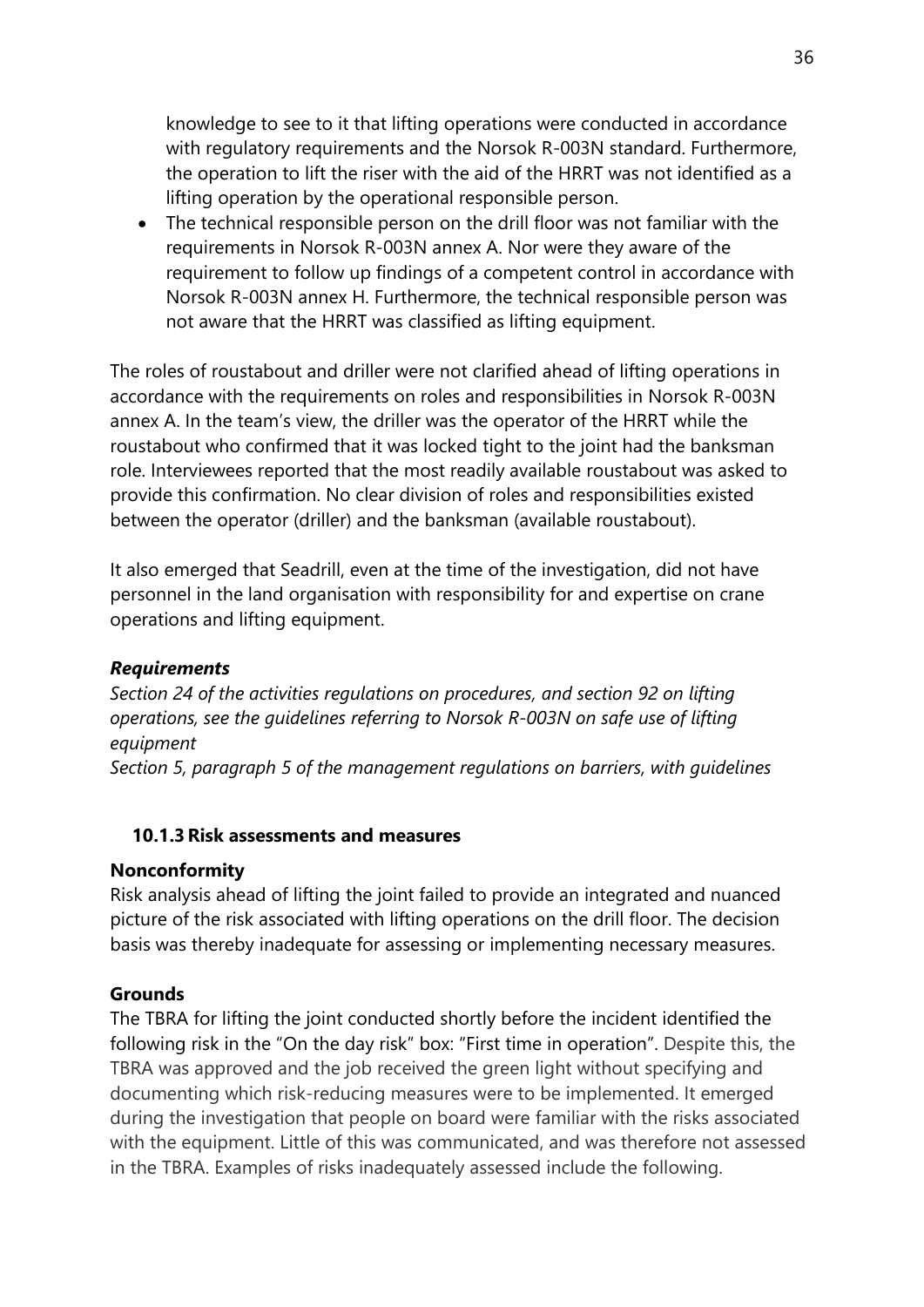- The TBRA for lifting the joint was conducted without the driller, even though the latter led the lifting operation and acted as operator of the top drive which lifted the joint.
- The driller signed the TBRA form afterwards even though they had not participated in the assessment. This emerged from an interview with the driller.
- Personnel on board were aware of deficiencies in the step-by-step procedure for the job and in the user manual for the equipment. This was not addressed as a risk in the TBRA.
- Which person was going to verify to the driller that the HRRT was locked tight to the joint had not been clarified ahead of the lift. The step-by-step procedure did not specify how personnel should check that the tool was locked tight.
- It emerged from interviews that the roustabout who conducted the check lacked sufficient knowledge about what was to be checked and why.
- Several interviewees commented that they had been uncertain about the locking mechanism on the HRRT and how this should be checked. They made the following observations.
	- The HRRT lacked a mechanical locking pin, which they thought would have made it safer.
	- The design of the HRRT meant the driller could not rely on the screen report that it was locked. This was known among drilling personnel. They reported that it was possible to turn the locking signal on and off by shaking the HRRT when it was in locked position during testing.
	- To make it easier to check that the HRRT was locked, the drilling personnel themselves had painted two stripes on the tool. When these were in line with each other, they gave a visual indication that the locking was in order. These lines were called the alignment mark.

Given the points listed above, the TBRA carried out was inadequate. Organisational and operational barriers were insufficiently assessed or understood, which contributed to an inadequate basis for implementing necessary measures.

## **Requirements**

*Sections 5, 13 and 17 of the management regulations on barriers, with guidelines, on work processes and on risk analyses respectively*

## **10.1.4Maintenance of lifting equipment**

## **Nonconformity**

Seadrill had not ensured that the HRRT was maintained so that it was able to perform its required functions in all phases of its service life.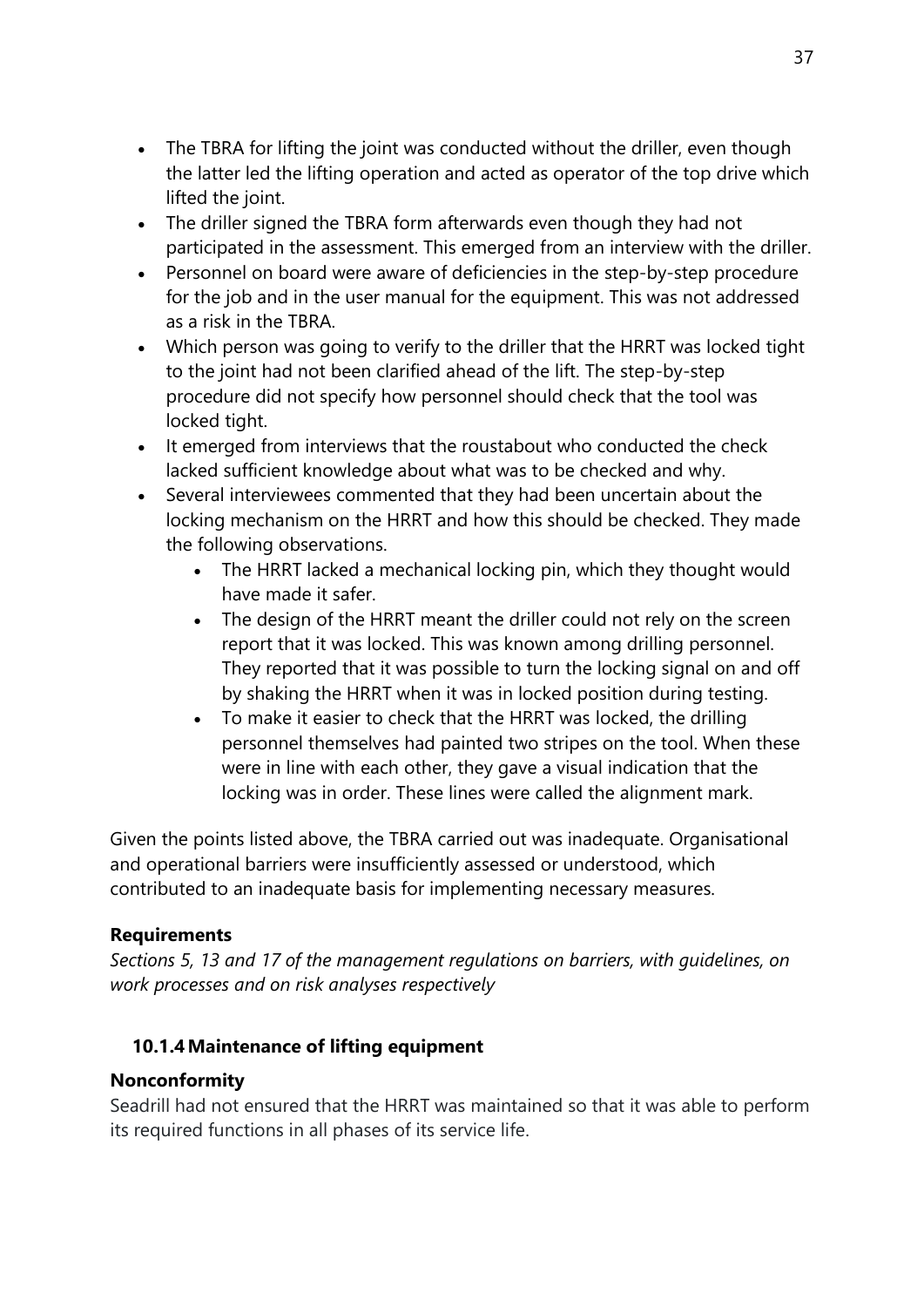#### **Grounds**

Maintenance for lifting equipment includes an initial certification by an enterprise of competence in order to ensure that it is capable of performing its required function before being taken into use. In its annual inspection for 2019, the enterprise of competence had required Seadrill to have the HRRT certified by 1 February 2020. See report no 256512-02-262-01\_00 from Axess AS. Furthermore, the PSA's AoC inspection of 24 March for logistics issued a nonconformity on lack of certification in the drilling area. See PSA case 2020/145-30 nonconformity 5.1.2. The HRRT is included in this nonconformity. In its response to the investigation team, Seadrill reported that the nonconformity should have been corrected before *West Bollsta* became operational. The team cannot see that a nonconformity process for using the HRRT had been conducted on *West Bollsta*.

Nor did *West Bollsta* have reception routines for SDLAs which ensured that these were certified, documented and utilised in accordance with the regulatory requirements. When the team requested certificates from the enterprise of competence for the equipment, it was presented with several certificates covering compliance between design and regulatory requirements for equipment used in drilling operations. Personnel on board were not aware that the HRRT was subject to special requirements for certification and inspection, and that this should be done by the enterprise of competence.

#### **Requirements**

*Sections 45 and 92 of the activities regulations on maintenance and on lifting operations respectively Section 22 of the management regulations on handling of non-conformities*

#### **10.1.5 Expertise**

#### **Nonconformity**

Seadrill had not ensured that personnel at all times had the expertise needed to carry out activities in accordance with the HSE legislation.

#### **Grounds**

Seadrill did not ensure that users of SDLAs were familiar with the user guidelines and restrictions. Training did not cover the HRRT which was on board, and no documentation was available on who had received training.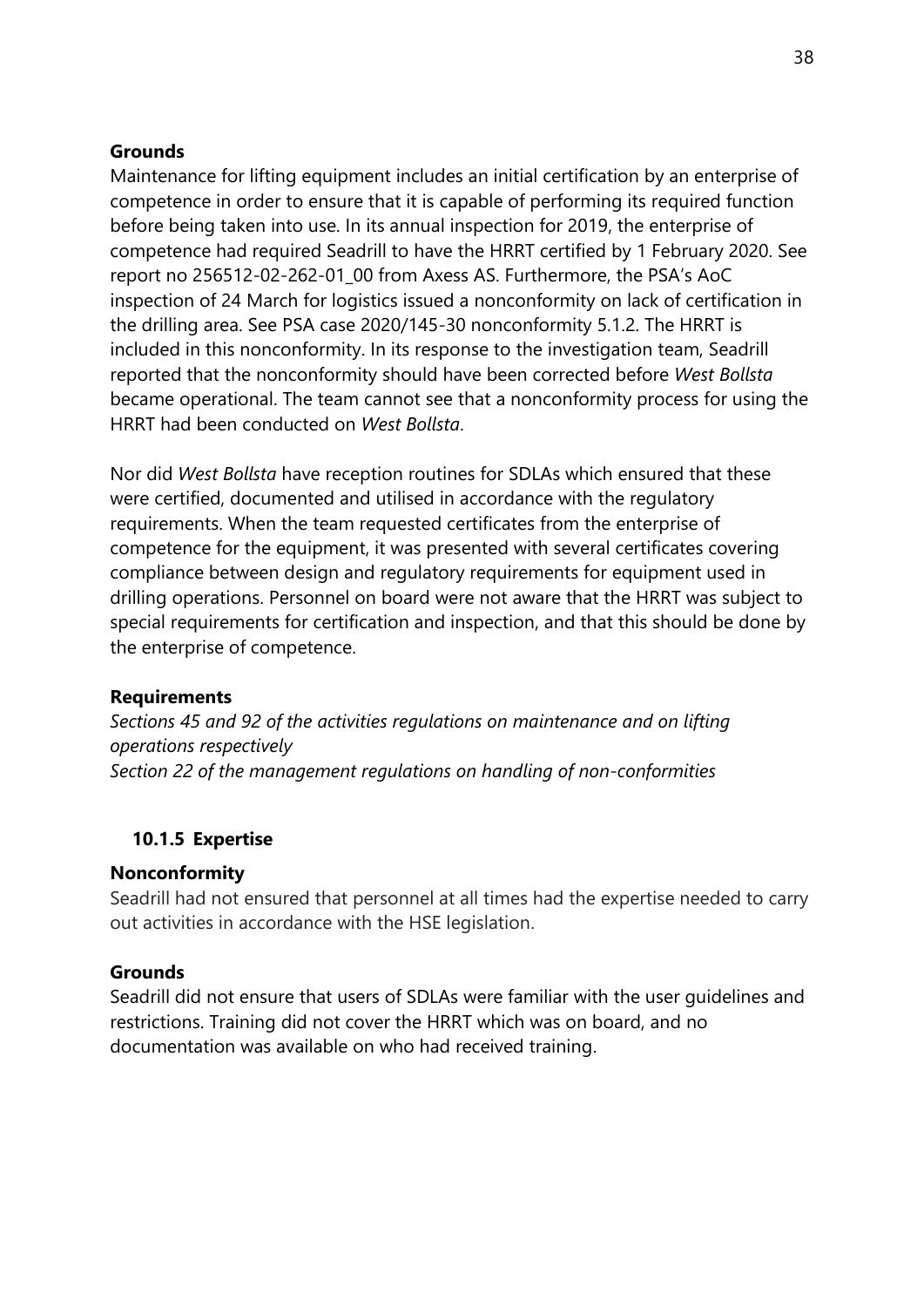- Seadrill's expertise requirements are specified in the PRO-00-0510 procedure on competence assurance. The system included a dedicated expertise matrix called SkillsVX to ensure that the expertise requirements in Norsok R-003N were met. A review of the system revealed that it included neither SDLAs in general, nor the HRRT involved in the incident in particular.
- Interviewees also confirmed that no specific training had been provided for this type of equipment, other than that some of the crew had trained in its use on *West Bollsta* before the facility became operational. This training was not documented.
- The simulator training which had been given was with a traditional RRT, while the HRRT actually on board was new to personnel on the facility.

A new type of RRT with hydraulic locking, combined with the lack of documentation, created a poor basis for full and uniform training.

#### **Requirement**

*Section 21 of the activities regulations on competence, see the guidelines referring to Norsok R-003N*

## **11 Barriers which have functioned**

The investigation has revealed that a number of factors contributed to the incident. However, the team has concluded that the following barriers contributed to preventing the incident from leading to a serious or fatal accident:

- operational barriers: using the red zone on the drill floor kept people out of the area where the joint landed
- mechanical barriers: the drill floor and deck structures were so robust that the joint did not fall through them.

## **12 Discussion of uncertainties**

No technical faults were found in the HRRT, the control system or the field instrumentation which could individually account for the incident. Nor was any evidence found that the equipment was operated in such a way that it could have led to the joint coming loose during the lift.

In the PSA team's view, the incident is attributable to the interaction between technical, organisational and operational factors. However, it has been unable to identify a clear cause or to confirm one of the theories spelt out in chapter 7.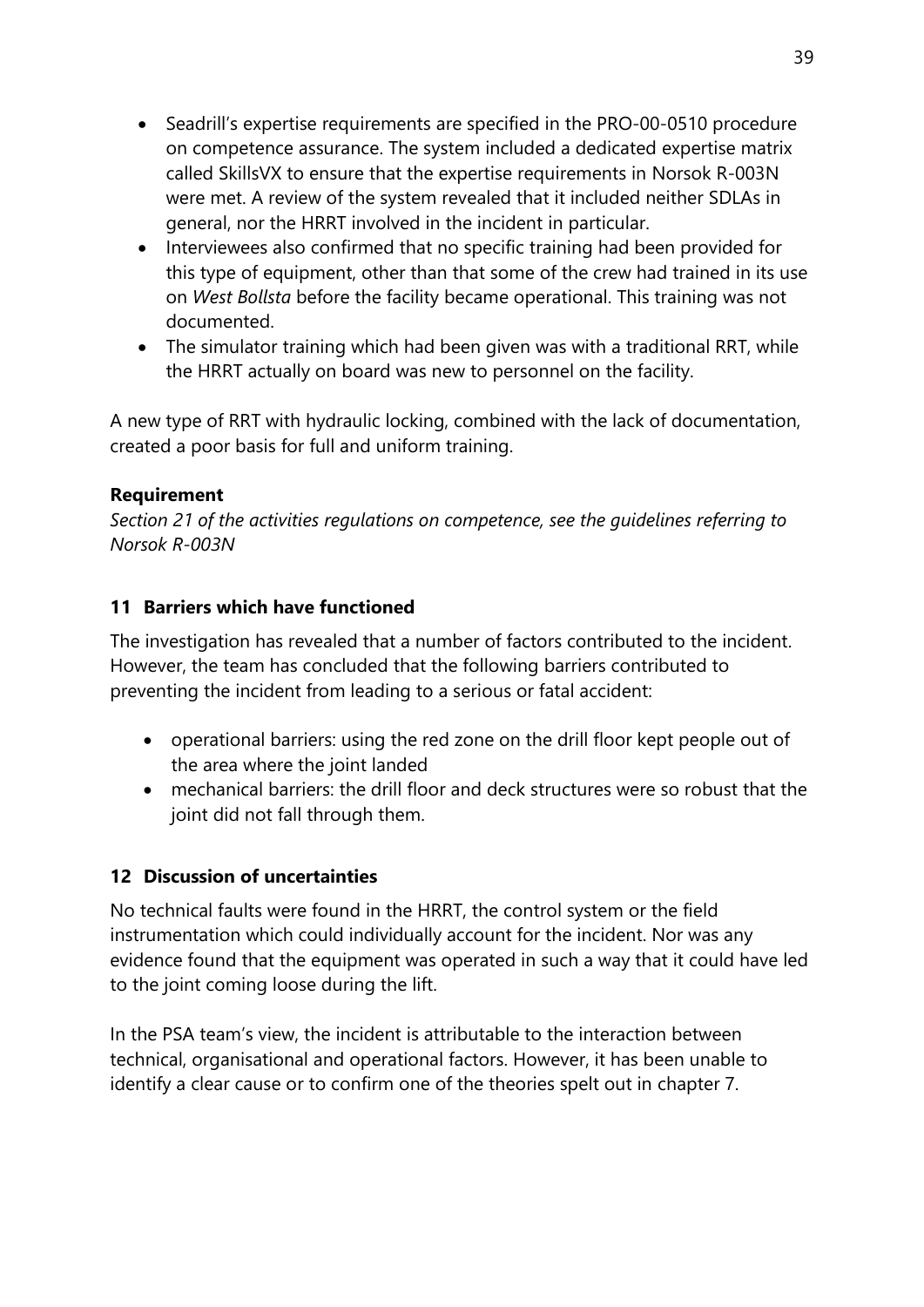## **13 Assessment of the player's investigation report**

Seadrill has investigated the incident with Lundin's participation, and its investigation report was ready on Monday 11 January 2021. Seadrill has not identified the direct technical cause of the incident, but has worked on the basis of three theories to explain why the HRRT came loose from the joint.

- 1. The HRRT was locked to the joint, but became disconnected during the lift
- 2. The HRRT was partially locked to the joint, and came loose during the lift because of gravitational forces
- 3. The HRRT was not locked to the joint, and came loose during the lift because of gravitational forces.

The PSA team consideres these theories to have been the most probable, and has based its work on the same three.

Seadrill's report concludes that the third option is the most probable, and describes technical evidence which supports this conclusion. But uncertainties also attach to this theory. The investigation report also presented underlying HTO factors which may have contributed to the incident. Seadrill's investigation did not arrived either at a clear cause or a confirmation of the theories.

The investigation report describes several specific proposals for further follow-up in order to prevent the recurrence of such an incident.

In the PSA team's view, observations in the Seadrill report largely coincide with those made in its own investigation report.

# **14 Appendices**

A: Documents utilised in the investigation

B: Overview of personnel interviewed